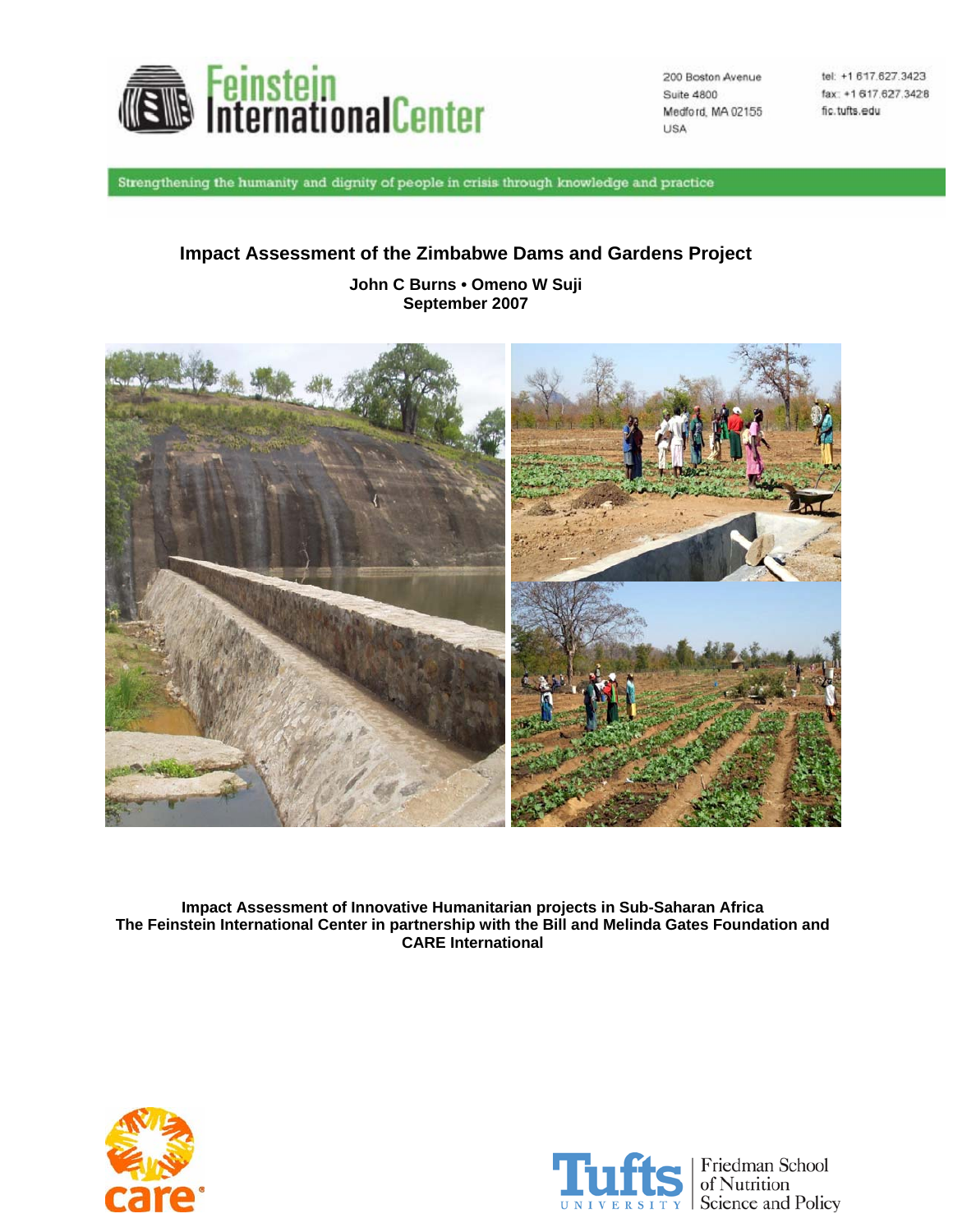

#### **Acknowledgements**

The Feinstein Center Research team would like to thank all the people from CARE International, Zimbabwe who supported this study. In particular we would like to thank Godfrey Mitti, Kenneth Marimira and Swedi Phiri for their interest, involvement and support to the research exercise. We would also like to single out Innocent Takaedza for his invaluable contribution to the final impact assessment. Thanks also go to the other enumerators; Priscilla Mupfeki, Admire Mataruse, Lazarus Sithole, and Stephen Manyerenye for their hard work and commitment during the assessment. We would also like to thank Tess Bayombong, Mati Sagonda, Colet Gumbo, Zechias Mutiwasekwa, Calvin Mapingure, Shereni Manfred, Cuthbert Clayton, Lazarus and Andrew Mahlekhete for providing administrative and logistics support, mobilizing community partners, sharing information with the research team, and providing translation during the mid term and final assessments.From the Feinstein International Center, thanks to Dr Peter Walker, Dr Andrew Catley, and Dr Dawit Abebe, for providing technical support. We would also like to thank Regine Webster, Mito Alfieri, and Kathy Cahill from the Bill & Melinda Gates Foundation for all your support.



A Focus Group Discussion with project participants at Njenge Dam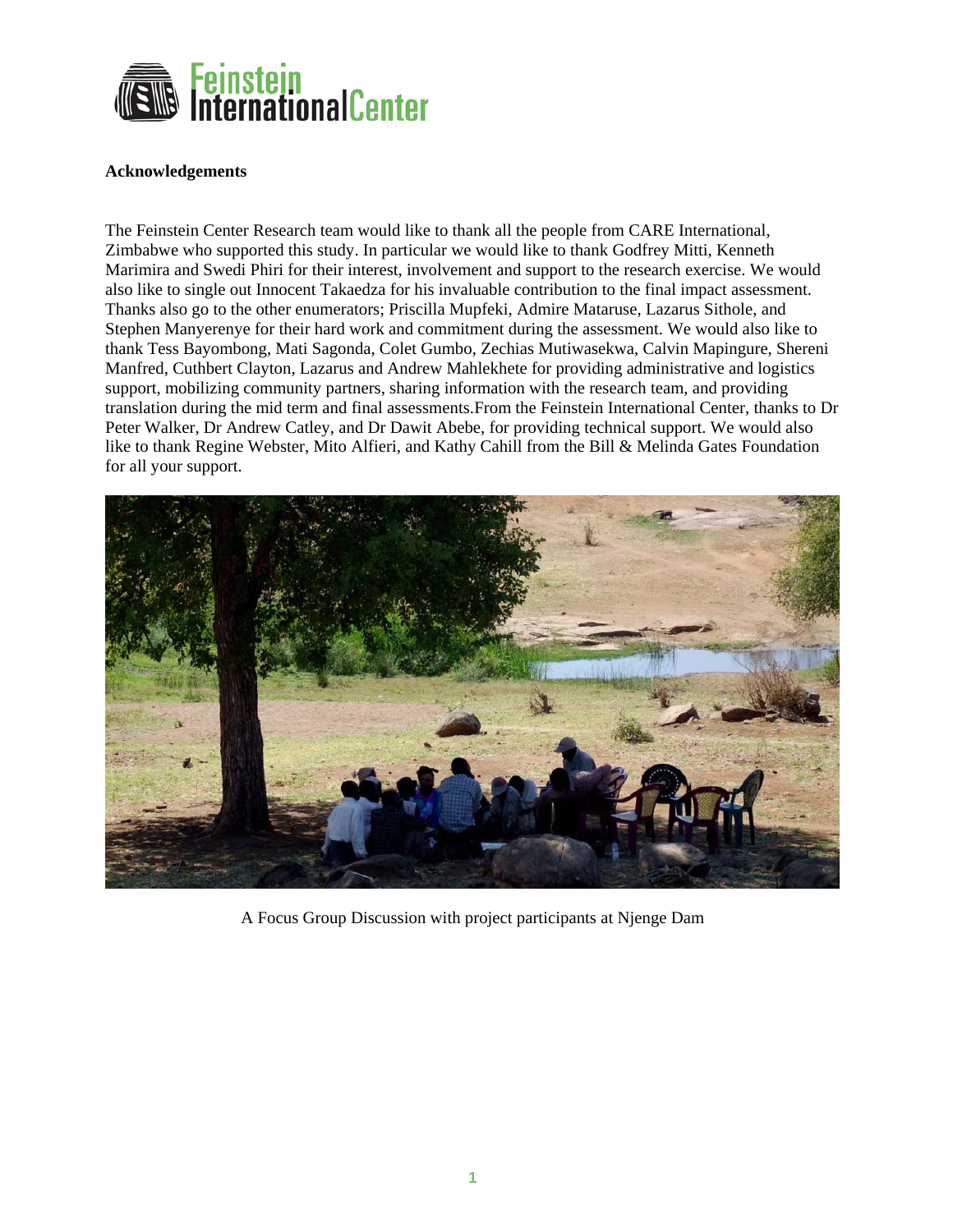

## **Contents**

| 1.             |                                                                              |  |
|----------------|------------------------------------------------------------------------------|--|
| 1 <sub>1</sub> |                                                                              |  |
| 1.2            | Impact Assessment of Innovative Humanitarian Projects in Sub-Saharan Africa6 |  |
| 1.3            |                                                                              |  |
| 1.3.1          |                                                                              |  |
| 1.3.2          |                                                                              |  |
| 2              |                                                                              |  |
| 2.1            |                                                                              |  |
| 2.2            |                                                                              |  |
| 2.3            |                                                                              |  |
| 2.4            |                                                                              |  |
| 2.4.1          |                                                                              |  |
| 2.5            |                                                                              |  |
| 2.6            |                                                                              |  |
| 2.7            |                                                                              |  |
| 2.8            |                                                                              |  |
| 3.             |                                                                              |  |
| 3.1            |                                                                              |  |
| 3.2            |                                                                              |  |
| 3.3            |                                                                              |  |
| 3.3.1          |                                                                              |  |
| 3.3.2          |                                                                              |  |
| 3.4            |                                                                              |  |
| 3.5            |                                                                              |  |
| 3.5.1          |                                                                              |  |
| 3.6            |                                                                              |  |
| 4 <sub>1</sub> |                                                                              |  |
| 4.1            |                                                                              |  |
| 4.2            |                                                                              |  |
| 4.3            |                                                                              |  |
| 4.4            |                                                                              |  |
| 4.5            |                                                                              |  |
| 5              |                                                                              |  |
| б.             |                                                                              |  |
|                |                                                                              |  |

# **List of Annexes**

| Annex 1 | Disaggregated Analysis of Project Benefits               |
|---------|----------------------------------------------------------|
| Annex 2 | Notes from a meeting with savings group members at Zipwa |
| Annex 3 | Notes from a meeting with conservation farmers at Zipwa  |
| Annex 4 | Community Map – Zipwa Dam                                |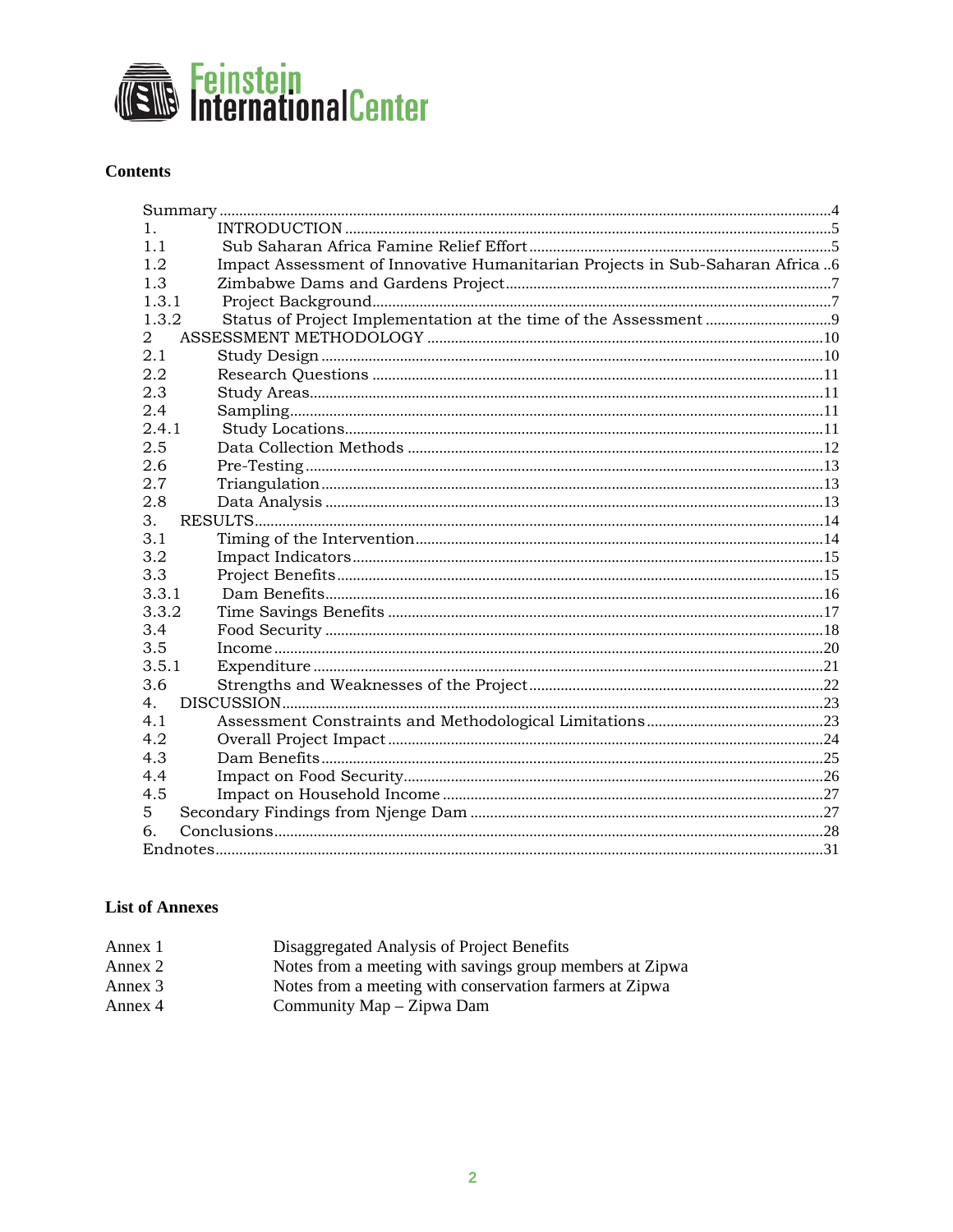

# **List of Tables**

| Table 1.1 |  |
|-----------|--|
| Table 2.1 |  |
| Table 2.2 |  |
| Table 3.1 |  |
| Table 3.2 |  |
| Table 3.3 |  |
| Table 3.4 |  |
| Table 6.1 |  |

# **List of Figures**

| Figure 3.1  |                                                                                 |  |
|-------------|---------------------------------------------------------------------------------|--|
| Figure 3.2  |                                                                                 |  |
| Figure 3.3  |                                                                                 |  |
| Figure 3.4  |                                                                                 |  |
| Figure 3.5  |                                                                                 |  |
| Figure 3.6  |                                                                                 |  |
| Figure 3.7  | Overall contribution and utilization of food from the project garden at Zipwa19 |  |
| Figure 3.8  |                                                                                 |  |
| Figure 3.9  |                                                                                 |  |
| Figure 3.10 |                                                                                 |  |

# **Acronyms and Abbreviations used in the Report**

| <b>AREX</b>   | Government Agricultural Extension Officers                    |
|---------------|---------------------------------------------------------------|
| <b>DFID</b>   | Department for International Development (UK)                 |
| <b>FGD</b>    | Focus Group Discussion                                        |
| FIC, Tufts    | Feinstein International Center, Tufts University              |
| <b>HH</b>     | Household                                                     |
| <b>HHI</b>    | Household Interview                                           |
| IGA.          | Income Generating Activity                                    |
| <b>IMF</b>    | <b>International Monetary Fund</b>                            |
| M&E           | Monitoring and Evaluation                                     |
| <b>PIA</b>    | Participatory Impact Assessment                               |
| <b>RFP</b>    | <b>Request for Proposals</b>                                  |
| <b>SDCRM</b>  | <b>Small Dams and Community Resource Management Programme</b> |
| <b>SPSS</b>   | <b>Statistics Package for Social Sciences</b>                 |
| <b>SWOT</b>   | <b>Strengths Weaknesses Opportunities Threats</b>             |
| WFP           | United Nations World Food Programme                           |
| <b>ZDG</b>    | Zimbabwe Dams and Gardens (Project)                           |
| <b>ZIMVAC</b> | Zimbabwe Vulnerability Assessment Committee                   |
| <b>ZWD</b>    | Zimbabwean Dollar                                             |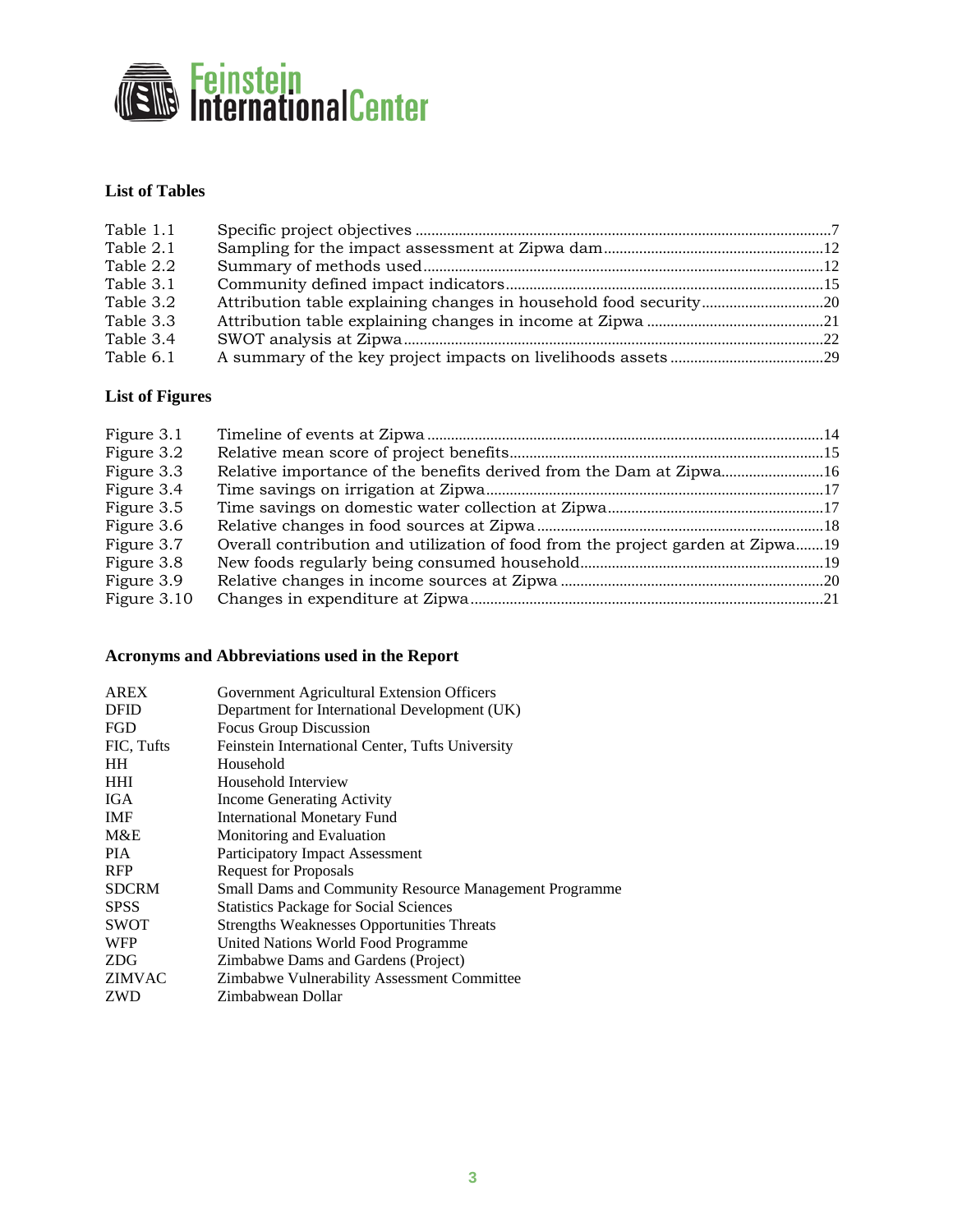<span id="page-4-0"></span>

#### **Summary**

This study was an impact assessment of the 'Zimbabwe Dams and Gardens' Project' a community based famine prevention and mitigation intervention being implemented by CARE International in Masvingo Province, Zimbabwe. The assessment is one component of a broader applied research initiative "Impact Assessment of Innovative Humanitarian Projects in Sub-Saharan Africa" supported by the Bill & Melinda Gates Foundation. The research which is being carried out by the Feinstein International Center (FIC, Tufts) focuses on the development and application of a participatory assessment toolkit to measure the impact of seven projects in Africa being supported by 'the Foundation' under a separate grant; the "Sub-Saharan Africa Famine Relief Effort". All seven projects have taken an integrated livelihoods approach to alleviating the immediate needs of the affected communities, and to addressing the longer term vulnerability issues resulting in famine and food insecurity.

The 'Zimbabwe Dams and Gardens Project' was designed to prevent and alleviate famine in two droughtprone districts of Masvingo Province. The key project components included the rehabilitation of community dams, the establishment of community gardens irrigated by the dams, the formation of savings and loan groups, and the provision of training in crop management and conservation farming. The assessment focused on measuring the impact of the dam and garden component of the project at Zipwa, one of the three communities being assisted under the initiative.

The impact assessment focused on the direct impact on the food security status, income and livelihoods of the project participants, it did not attempt to unravel the social, political or environmental impacts that might be associated with a humanitarian intervention. The assessment was carried out by CARE project staff and Government Agricultural Extension (AREX) officers affiliated with the project, and supported by researchers from the Feinstein Center. The assessment took place only six months after the project participants had started producing crops from the community garden at Zipwa. The completion of the dam and installation of the irrigation system only occurred five months before the assessment took place. Given this timeframe it was expected that the project would only have had a limited impact on the livelihoods of the participating households by the time the assessment was carried out in August 2007. To some extent the findings of the assessment confirmed this expectation, yet the results do indicate that the project has already had a significant impact on household food security, thus meeting the primary goals and objectives of the project.

Furthermore the assessment took place within a context of hyper-inflation, and shortly after a failed cereal harvest. It also coincided with wide spread food shortages in the country brought about by government imposed price controls. These multiple shocks no doubt diluted the measurable impact of the project in terms of direct livelihoods benefits. Having said this, the findings suggest that the project has helped people cope with the effects of drought and inflation.

The project has contributed to a significant improvement in household food security amongst the project participants by providing them with a new source of food, a steady supply of food, and nutritionally more diverse types of food. There has also been a significant reduction in the importance of food aid to the household food basket since the project started. The sale of crops from the project garden has provided people with a new source of income, and the findings suggest that a good portion of this income is spent on food.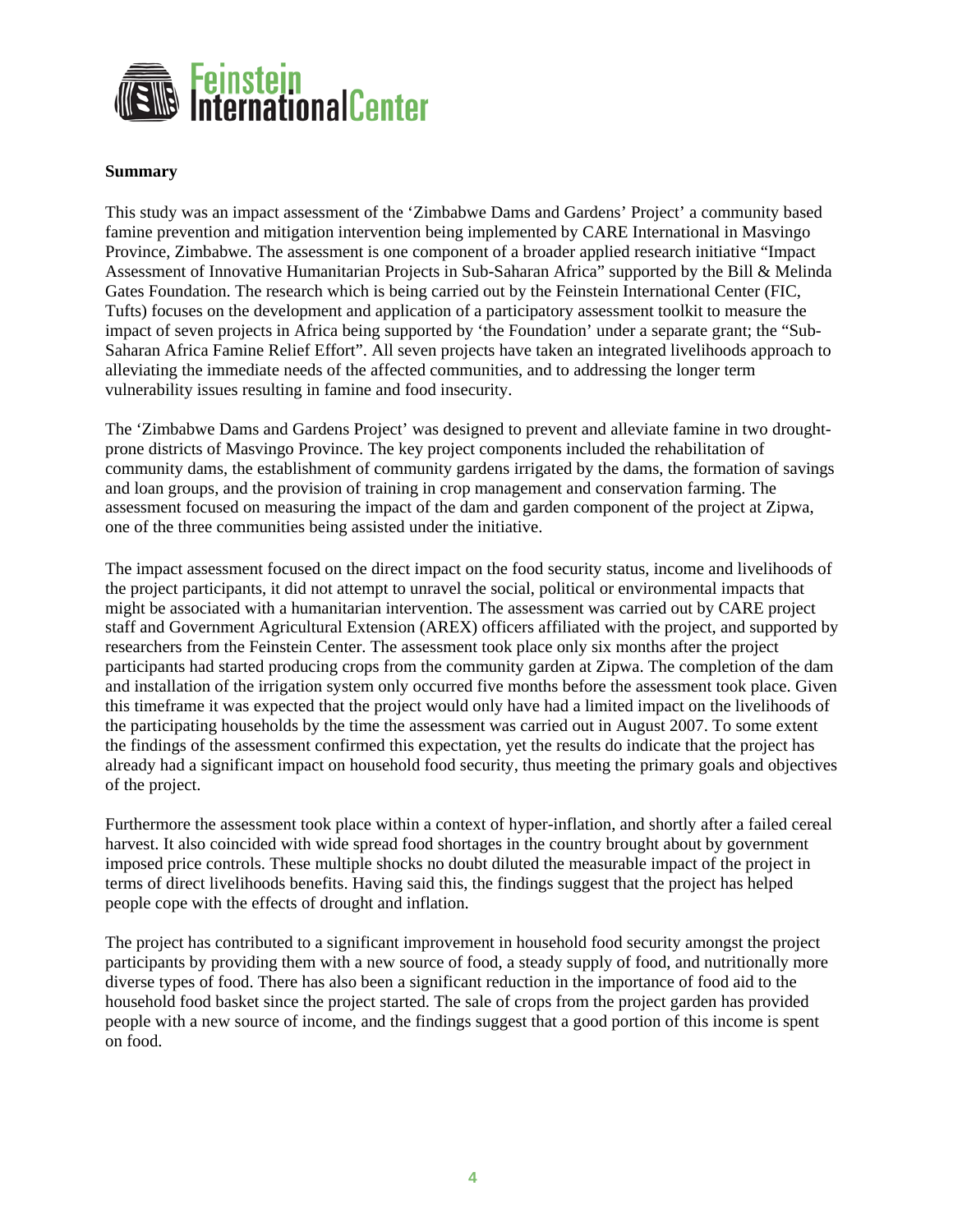<span id="page-5-0"></span>

The project has had a noticeable impact on the income of the participating households. The new source of income provided by the project garden has compensated for this years loss of income from cereal crop sales. In this respect the project has also met its goal of alleviating or mitigating the effects of the ongoing drought. The results also show changes in the relative importance of different income sources, with the project garden being scored as the most important source of income for project participants this year. This income has enabled people to cover priority expenses such as household food purchases and school fees.

Other important benefits include the considerable time savings on water collection for vegetable irrigation and domestic use. Part of this time saved is now being allocated towards food production. Secondary data from the other communities being assisted by the project points to similar benefits as those found at Zipwa although the timing and relative importance of the different project impacts appears to differ across the three communities.

As mentioned the assessment took place well before the project could be expected to have had a major impact on the livelihoods of the participants. Nevertheless even the immediate impact has been fairly dramatic particularly in terms of the food security benefits derived from the project. Although the income benefits were less evident, it would be reasonable to expect these to become more pronounced over time. If so it could be expected that this would manifest itself in changing expenditure patterns amongst the participating households.

### **1. INTRODUCTION**

## **1.1 Sub Saharan Africa Famine Relief Effort**

The Sub Saharan Africa Famine Relief Effort "Close to the Brink" was launched towards the end of 2005 in response to a major famine affecting South Sudan, the Sahel and Southern Africa. Under this initiative 'the Foundation' put out a Request for Proposals (RFP) that called for 'innovative projects that would prevent and reduce both the short term and long term severity and hardship of populations close to the br[i](#page-31-1)nk of acute famine'<sup>1</sup>. Taking into account reports that an earlier response might have minimized the impact of the famine on the affected communities, the RFP suggested that projects assisting 'populations facing an impending crisis' would also be considered, stipulating that the "proposed interventions (would) be considered for their potential to serve as examples in mitigating such crises in similar settings and emergencies in the future and thus their ability to conduct rigorous evidence based impact assessment"<sup>[ii](#page-31-2)</sup>.

The project proposals were further evaluated on the basis of innovation, clarity of the objectives and implementation plan, organizational capacity, experience and ability to collaborate with other partners, a clear exit strategy, budget, and monitoring and evaluation (M&E) plan. The maximum allocation for each project was to be no more than \$ US 1 million, and the project timeframe was to be approximately eighteen months. The RFP also indicated that fifteen percent of the budget be allocated towards M&E, and other data collection activities.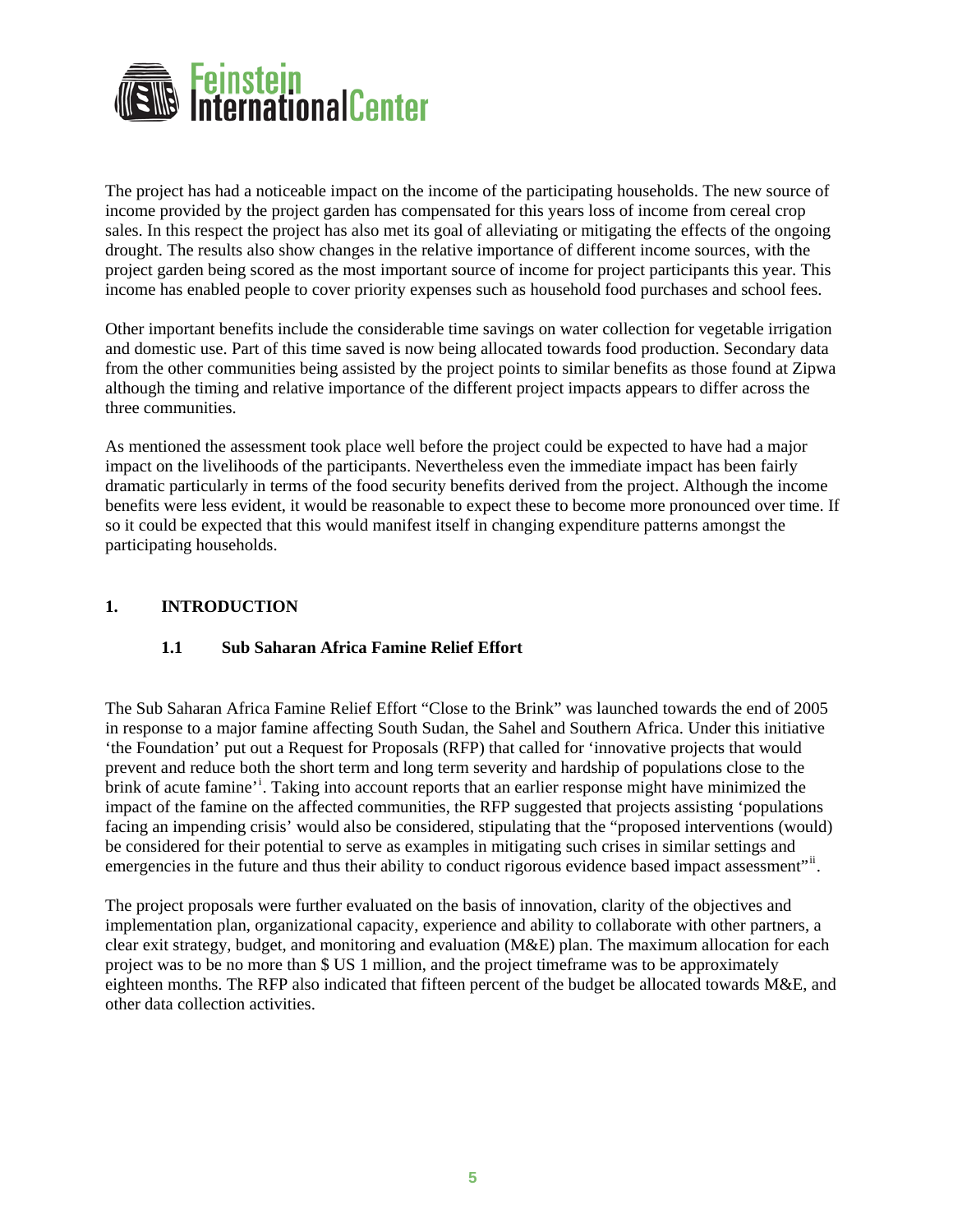<span id="page-6-0"></span>

On the basis of this RFP process, project grants were awarded to seven projects (including the ZDG project), being implemented by six organizations in South Sudan, Mali, Niger, Malawi and Zimbabwe. In an attempt to address the multiple objectives of being 'innovative, responding to short term suffering, and mitigating longer term crises' all the projects elected for an integrated portfolio of interventions. Essentially these interventions were designed to alleviate suffering, and at the same time to support livelihoods, and build up peoples resilience to future shocks such as food insecurity and drought. All seven projects supported either agricultural or livestock production, others included either micro credit or micro lending, and two included health and therapeutic nutrition components. The overall goal of all seven projects was to improve the food security (or nutritional status) of the communities being assisted. All seven projects started either at the end of 2005 or early 2006.

### **1.2 Impact Assessment of Innovative Humanitarian Projects in Sub-Saharan Africa**

Under this research grant, the Feinstein International Center was commissioned to support the implementing partner organizations in developing their participatory evaluation techniques, to develop and field test an impact assessment toolkit, and to lead a final impact assessment of four selected projects<sup>[1](#page-6-1)</sup>. The goal of these final assessments is to measure the true impact of the projects being implemented under the Sub-Saharan Africa Famine Relief Effort.

The specific objectives of this research are:

 $\overline{a}$ 

- 1. To develop an impact assessment approach and methodology with the organizations implementing the Sub-Saharan Africa Famine relief projects.
- 2. To apply this methodology to selected agency projects to produce a comprehensive impact evaluation report.

In order to meet the goal and objectives, FIC, Tufts has worked in partnership with, and provided support to the implementing organizations over the course of the project. The key components of this support can be summarized in the following three activities:

1. The Feinstein Center carried out an impact assessment training workshop in Addis Ababa in October 2006. This training was attended by representatives from all seven projects. The training was designed to familiarize the participants with the concepts of participatory impact assessment (PIA) and introduce them to a variety of tools which might be used to assess project impact. During the workshop the participants were asked to design a comprehensive PIA plan for at least one major component of their respective projects.

<span id="page-6-1"></span><sup>&</sup>lt;sup>1</sup> Under the original proposal, FIC, Tufts were to support the development of the project M&E plans, and baseline surveys in a way that would capture impact. However the grant for the research component was only approved once the agency M&E plans had already been developed and most of the baseline surveys had been done.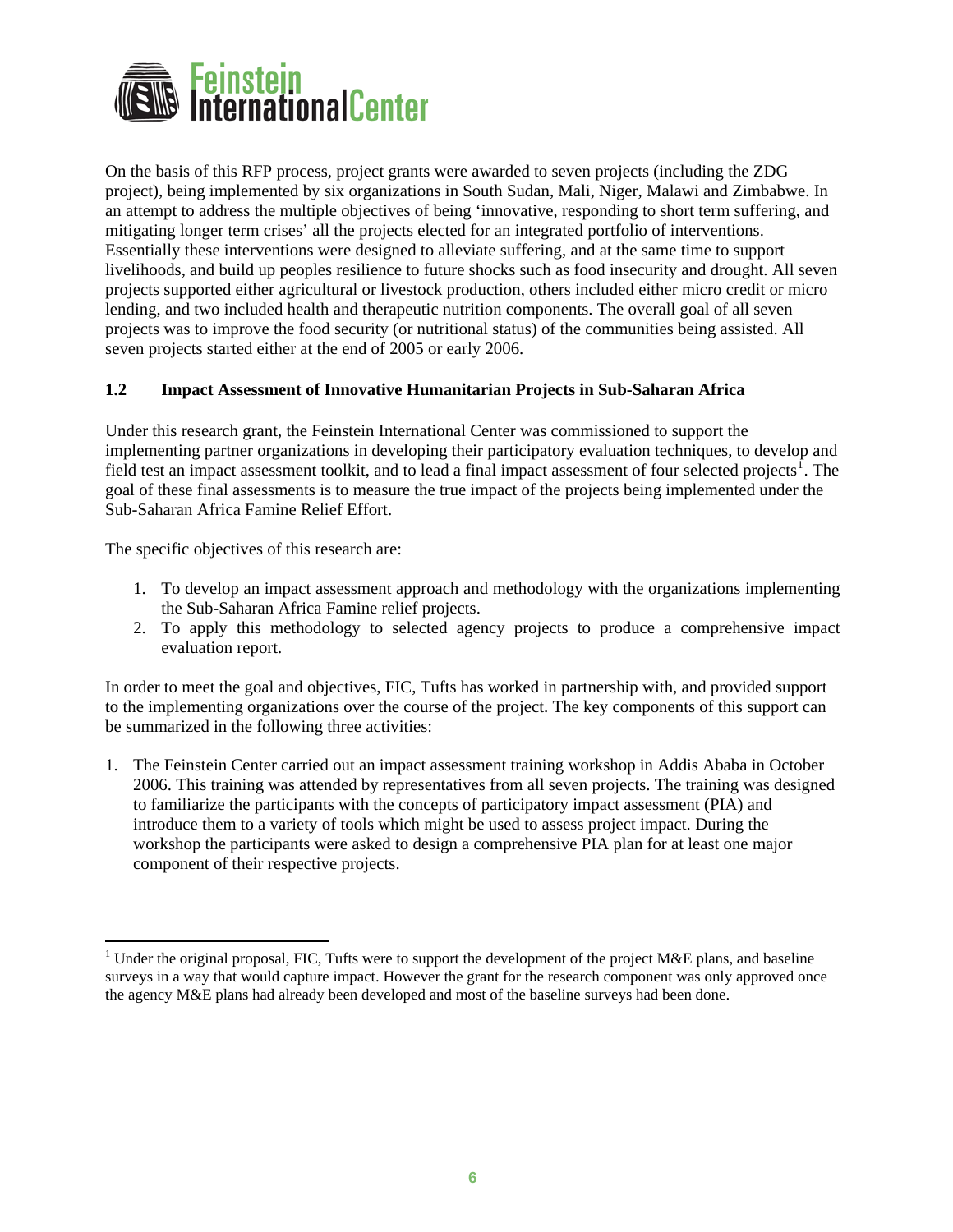<span id="page-7-0"></span>

- [2](#page-7-1). Feinstein Center researchers carried out 'mid term' visits to six of the seven projects<sup>2</sup>. The primary objective of these visits was to work in partnership with the client communities to identify their own indicators of project impact. Depending on the timing of the visits within the overall project timeframe, the visits did include other activities. For example those projects that were visited prior to the PIA training workshop placed more emphasis on the basic concepts of measuring impact, whereas those visited towards the end of the project placed more emphasis on testing and demonstrating impact assessment tools, and training project staff in the use of these.
- 3. Using the PIA tools demonstrated during the training workshop and mid term visits, the implementing partner organizations will carry out a final impact assessment of their projects. The Feinstein Center has selected to support a comprehensive impact assessment of four of these projects. This report is the outcome of the second of these assessments.

### **1.3 Zimbabwe Dams and Gardens Project**

### **1.3.1 Project Background**

Under the Sub-Saharan Africa Famine Relief Effort CARE International, Zimbabwe has been implementing a food security livelihoods support project aiming to assist drought affected communities in Masvingo Province. The project was designed **"**To alleviate and prevent famine in a drought-prone region of Zimbabwe, through an integrated community-based approach including repairing dams, establishing irrigated gardens, forming savings and loan groups, training farmers in crop management, and providing in-kind food assistance<sup>[iii](#page-31-3)</sup>". The project is modeled on "CARE's Small Dams and Community Resources Management Programme"  $(SDCRM)^{iv}$  $(SDCRM)^{iv}$  $(SDCRM)^{iv}$ . The overall project goal is to "improve access to food both quantity and quality, including food that is produced, grown, or bought, by vulnerable households in specific drought-prone regions of Zimbabwe, in both the short term and long term<sup>[v](#page-31-3)</sup>".

### Table 1.1 Specific project objectives

| Objective 1 | To meet the acute short-term food needs for vulnerable groups                                     |
|-------------|---------------------------------------------------------------------------------------------------|
| Objective 2 | To extend the capacity of vulnerable farming households to grow and consume a wider variety of    |
|             | crops over a longer period of each growing season                                                 |
| Objective 3 | To assist dam communities to maximize the potential of crop management practices that will        |
|             | significantly increase production in both gardening (irrigated) and rain-fed agriculture          |
| Objective 4 | To help vulnerable households invest in activities to produce food for consumption or sale, or to |
|             | generate income that can be used for the purchase of food, either regularly or in emergencies     |

The main hardware component of the project involved the rehabilitation of three dams at Zipwa, Chehemba and Njenge. The dam at Zipwa was first built by the government in the 1950s and it has been damaged and rehabilitated several times since. Construction on the dams at Njenge and Chehemba started in 1997 and 1991 respectively with support from Lutheran Development Services (LDS). For various

<span id="page-7-1"></span><sup>&</sup>lt;sup>2</sup> One of these mid term visits had to be cancelled at the last minute due to security considerations at the project site. The FIC researcher met with the project team in a neighboring country. As a result many of the objectives of the mid term visit were not met.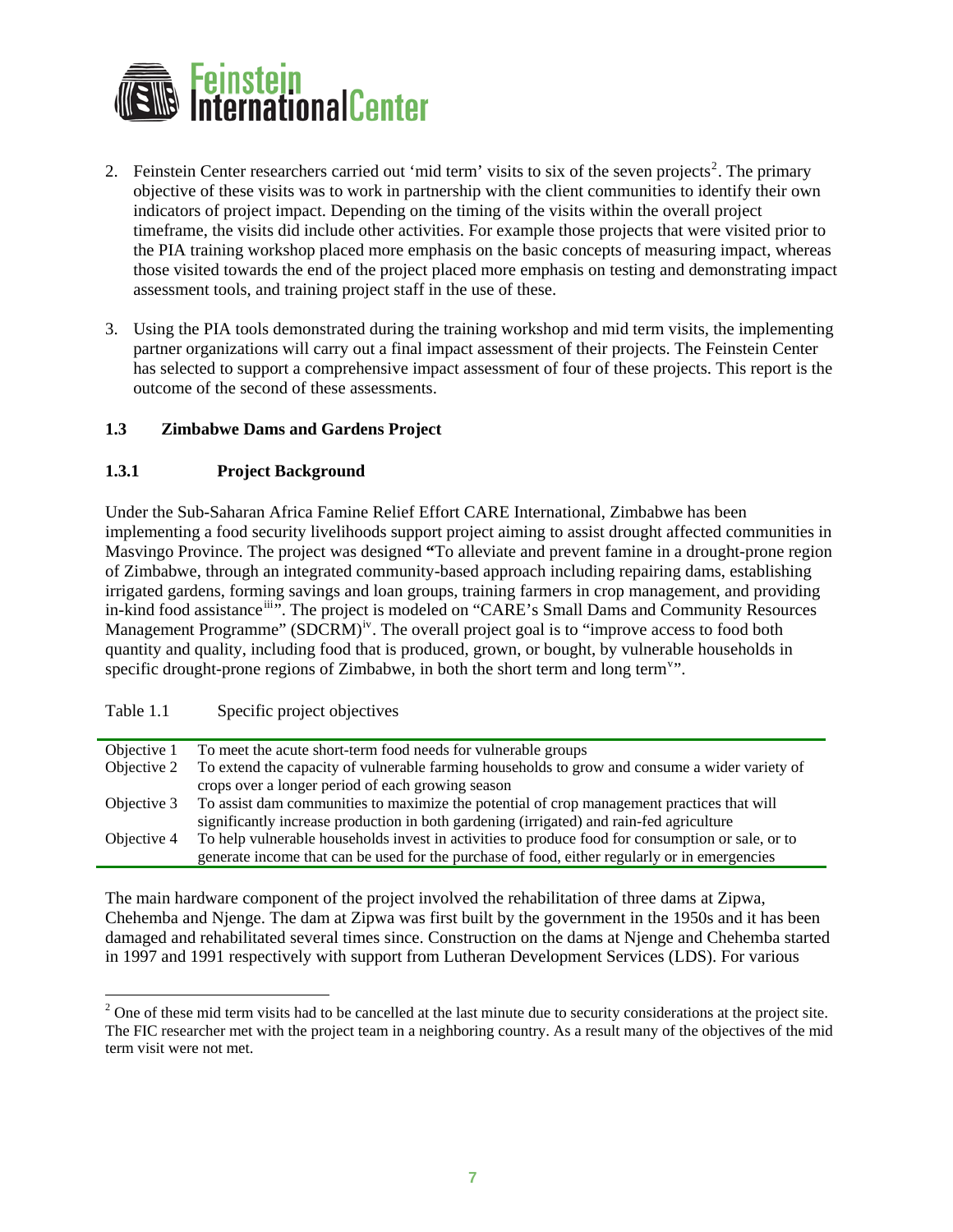

reasons when the RFP for the Sub-Saharan Africa Famine Relief Program was launched in 2005, neither of these dams had been completed. The project aimed to complete or rehabilitate these three dams. Project participants from the three communities were to provide the required labor and provide local materials for the construction activities<sup>[3](#page-8-0)</sup>.

The second key component of the project involved the establishment or extension of existing community 'nutrition' gardens adjacent to the dams, which would provide gravity fed irrigation for the gardens. One hundred and seventeen households are participating in the project garden component at Zipwa, one hundred and fifty at Chehemba and seventy five at Njenge. Aside from the irrigation equipment and fencing materials, CARE has provided training and agricultural inputs to promote the introduction of new crop varieties and improve production.

The third main component of the project focused on the establishment of community based savings and lending groups. A key assumption being that the income to support these groups would be derived from surplus crop sales from the project garden. *(See annex 2 for a description of how these savings groups function).*

The project also provided food assistance to 4116 individuals within the three dam communities. This was done in partnership with the World Food Programme (WFP). In addition to this fifty farmers from the community at Zipwa were trained in conservation farming*. (See annex 3)* 



Zipwa Dam during and after reconstruction

 $\overline{a}$ 

<span id="page-8-0"></span><sup>&</sup>lt;sup>3</sup> Without any financial remuneration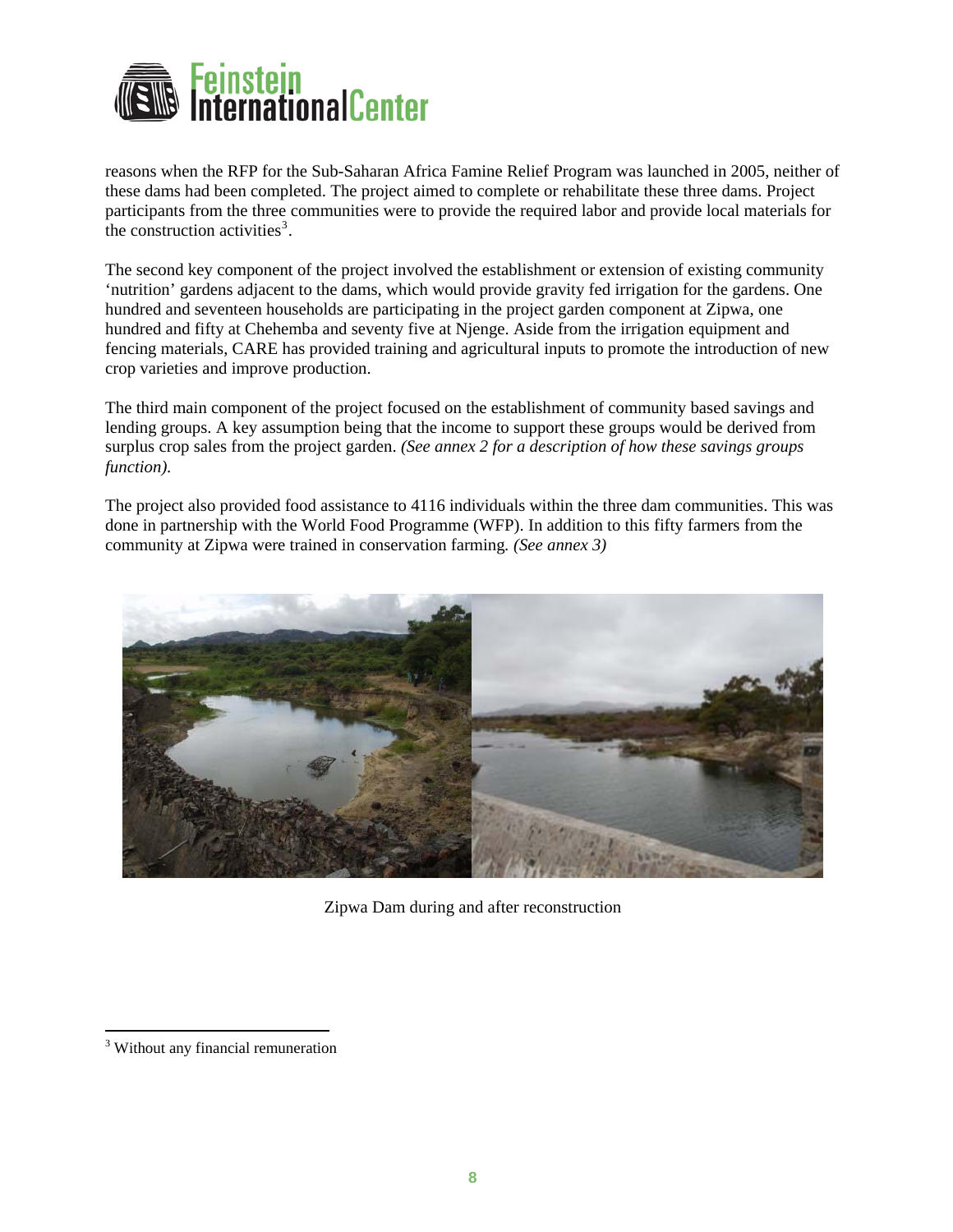<span id="page-9-0"></span>

### **1.3.2 Status of Project Implementation at the time of the Assessment**

The RFP for the Sub-Saharan Africa Famine Relief Effort was launched in September 2005 and the selection and approval of projects took place in October. Construction on the dam rehabilitation works therefore only started well into the 2005/2006 agricultural planting season. The construction of the dam at Zipwa experienced some setbacks, partly due to problems with the original contractor, and more significantly when the dam wall was undercut as a result of severe rains in late  $2006<sup>4</sup>$  $2006<sup>4</sup>$  $2006<sup>4</sup>$ . Nevertheless the community garden and savings groups at Zipwa had already been established by the time of the FIC mid term visit in February 2007. Although the community garden participants were still using bucket irrigation from the incomplete dam at this point in time, they were already benefiting from the sale and consumption of crops from the garden.

During the same period *(Feb, 2007)* the construction works of the dams at Chehemba and Njenge had been completed and the installation of the irrigation pipes and reservoirs was being finalized. However, the two project gardens were still being established and extended, and the savings groups had not been officially formed.

Aside from the construction delays at Zipwa the project faced a number of other challenges during implementation, most notably those pertaining to inflation and price increases of fuel and building materials. Annual inflation in Zimbabwe is the highest in the world and has been estimated at 25,000 percent; the International Monetary Fund (IMF) predicts it could reach 100,000 percent by the end of 2007<sup>[vi](#page-31-3)</sup>. International organizations operating in Zimbabwe are expected to purchase local currency at the official exchange rate. In real purchasing terms this policy effectively reduced the project budget to a third of its original value by the middle of  $2006^5$  $2006^5$ .

In response to these challenges CARE, had to modify the project, and as a result some of the objectives outlined in the original proposal could not be met, nor did they conform to the model developed by CARE under the SDCRM Programme. CARE requested a cost sharing arrangement with DFID and the French Embassy on the dam construction at Zipwa, and a no cost extension to the overall project. Both requests were approved by the Gates Foundation.

The final impact assessment started in August 2007, and at this time all the major construction works had been completed, the irrigation systems were in operation, all three gardens had been established as well as a number of saving and lending groups.

 $\overline{a}$ 

<sup>&</sup>lt;sup>4</sup> The area received 105 ml rain in less than 4 hours.

<span id="page-9-2"></span><span id="page-9-1"></span><sup>5</sup> 'Up until 2003 with a budget of \$ US 500,000 CARE could have expected to rehabilitate eighteen dams, by August 2006 they might only manage five as each dam would cost \$ US 100,000' –verbal dialogue with CARE project personnel, Harare, August, 2006.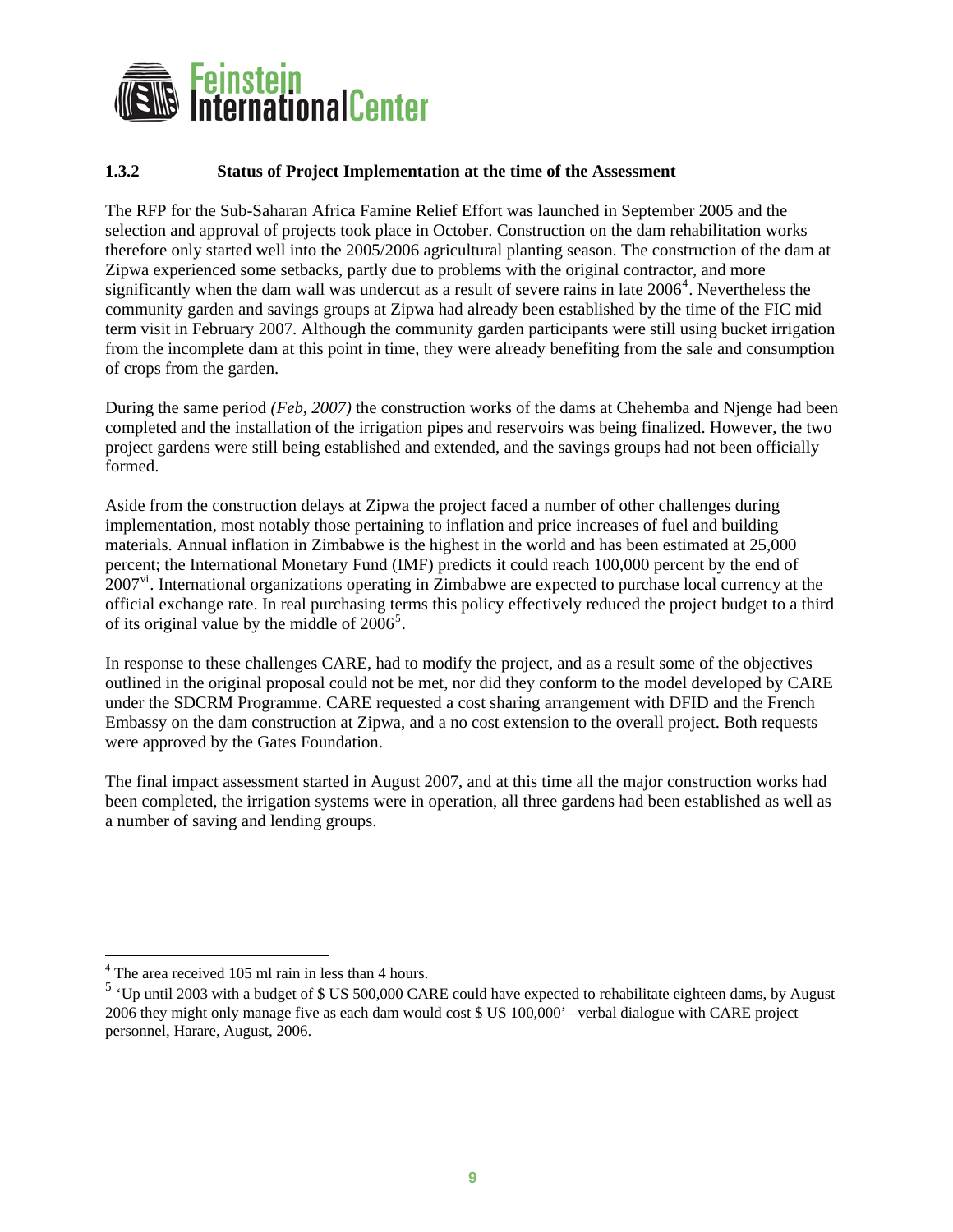<span id="page-10-0"></span>



The community garden in Chehemba in February and July 2007

### **2 ASSESSMENT METHODOLOGY**

### **2.1 Study Design**

For the purpose of this study the following definition of impact was used; 'those benefits and changes to people's livelihoods, as defined by the project participants, and brought about as a direct result of the project'.

Within the framework of this definition the assessment set out to measure impact against the food security objectives of the project, and against a number of community defined impact indicators. The community impact indicators were identified by project participants during a Feinstein Center field visit to the project in February 2007. These indicators were collected during focus group discussions at which participants were asked to define their expectations of the project in terms of livelihoods benefits. The most frequently mentioned expectations and benefits were then validated by asking the participants whether these would be useful impact indicators of project impact. The participants were also asked at what point in time they expected to realize these project benefits and expectations. Essentially the indicators collected during the visit corresponded with the indicators collected by CARE during the baseline survey. These indicators were then used to develop a set of participatory tools to measure the impact of the project.

Although there were several components to the project the impact assessment was designed to focus largely on the impact of the community garden. The main component of the assessment involved individual household interviews with project participants. The objective of these interviews was to capture perceptions of impact at the household level. The second component involved focus group discussions with both project and non-project participants. The objective of these discussions was to capture perceptions of impact at the community level, and to triangulate the data from the individual interviews.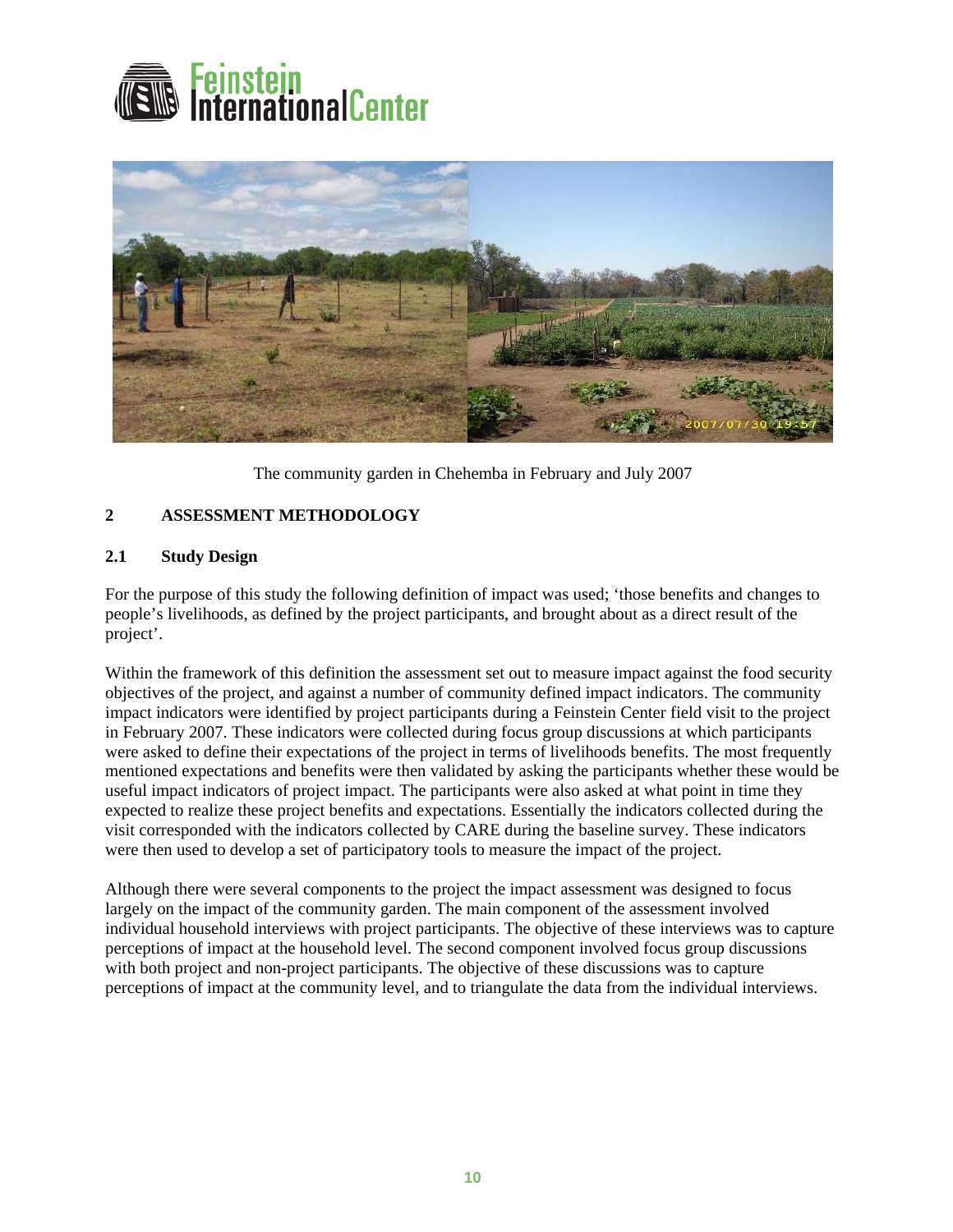<span id="page-11-0"></span>

### **2.2 Research Questions**

The impact assessment was formulated around the following research questions:

- 1. What impact has the project had on the food security status of the participating households?
- 2. What income benefits has the project provided to the participating households?
- 3. What impact has the project had on the livelihoods of the assisted communities?

#### **2.3 Study Areas**

The assessment was carried out at Zipwa dam in Chivi District. Secondary data collection was carried out at Chehemba and Njenge dams in Mwenezi District.

### **2.4 Sampling**

#### **2.4.1 Study Locations**

The geographical sampling for the focus group discussions was stratified to cover all three communities participating in the project. The geographical sampling for the household component was purposively restricted to six villages: Mhikuro, Mupfacha, Chiwokoyo, Jacha, Jongwe and Muchacha served by Zipwa dam. The villages are located in wards 10, 14, and 15 of Chivi District *(see community map annex 4)***.** The assessment team spent eight days in Zipwa, one day in Chehemba, and one day in Njenge. Focus group discussions were held next to the community gardens at all three sites. Individual interviews were held either at the project garden in Zipwa, or at the actual households of the project participants. A feedback session was also held at the community garden in Zipwa a week after the assessment ended.

### **2.4.2 Method and Size**

The sampling frame for the household component of the assessment was the one hundred and seventeen registered households participating in the project activities in Zipwa. Sixty four households (54%) participated in this component of the assessment. Participants were selected using purposive sampling, but this was stratified to include thirty sentinel households selected by CARE for project monitoring activities, and thirty four non-sentinel households. The sentinel households were drawn from three wealth categories (poorest, poor, and average) defined by the community during the M& E baseline survey. The wealth categories were based on indicators such as the number and type of livestock owned, ox carts (scotch carts) and ox-plows. All the respondents including the non-sentinel households were registered project participants.

For the focus group discussions, pre-arranged meetings were organized with the community at the three dam sites. Four focus group discussions were held, two of these at Zipwa, and one each at Chehemba and Njenge. The focus group discussions included representatives from all three wealth categories, and both male and female respondents, although most participants were female.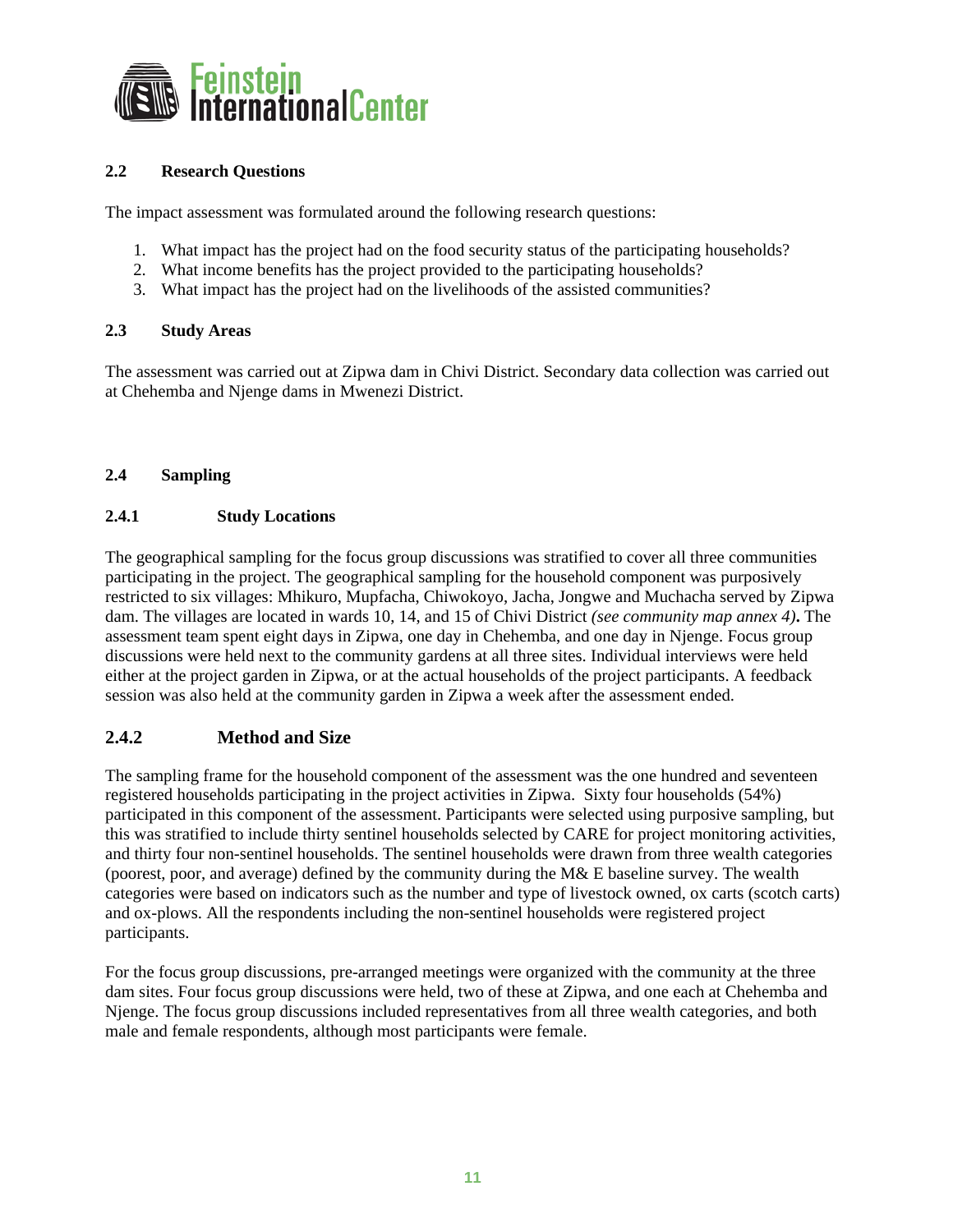<span id="page-12-0"></span>

| <b>Project Component</b> | Daniphing for the impact abbooment at Enp was added<br>Female<br>Male |  | Total # HHs. |
|--------------------------|-----------------------------------------------------------------------|--|--------------|
| Household Interviews     |                                                                       |  | 64           |
| Focus Group Discussion 1 |                                                                       |  | ∠~           |
| Focus Group Discussion 2 |                                                                       |  |              |

### Table 2.1 Sampling for the impact assessment at Zipwa dam

### **2.5 Data Collection Methods**

The main component of the impact assessment was individual household interviews (HHI) and the primary data collection tool used was a semi structured interview. These interviews were structured around a standardized set of exercises using a number of participatory methods, including. 'Before' and 'After' scoring, impact scoring, and proportional piling*.* These tools were used to capture perceptions of change in household food and income sources, and household food utilization. After each scoring exercise respondents were asked to explain (attribute) any changes that had been observed.

Focus Group Discussions (FGD) were held at the community level. These discussions included several participatory exercises. The first of these was a SWOT analysis which looked at the Strengths, Weaknesses, Opportunities and Threats associated with the project. Comparative scoring exercises of project activities and project benefits were also done during these discussions. Community maps and timelines were developed with the focus group participants in order to define the projects spatial and temporal boundaries.

Secondary data and community impact indicators came from semi structured interviews, key informant interviews, focus group discussions and individual case studies collected during field visits.

| Table 2.2<br>Summary of methods used |                                                                                                     |        |  |  |
|--------------------------------------|-----------------------------------------------------------------------------------------------------|--------|--|--|
| Method                               | Use/Issue                                                                                           | Sample |  |  |
| Impact scoring                       | To determine the relative importance of different project benefits at the household<br>level        | 64 HH  |  |  |
| Before and after Scoring             | To measure:                                                                                         |        |  |  |
|                                      | relative changes in the importance of food sources within the household<br>$\bullet$<br>food basket | 64 HH  |  |  |
|                                      | relative changes in food sources<br>٠                                                               | 64 HH  |  |  |
|                                      | relative changes in income sources<br>٠                                                             | 64 HH  |  |  |
|                                      | relative changes in expenditure                                                                     | 27 HH  |  |  |
| Before and After scoring             | To measure relative changes in:                                                                     |        |  |  |
| against a nominal baseline           | the volume of the household food basket                                                             | 64 HH  |  |  |
|                                      | household Income<br>$\bullet$                                                                       | 64 HH  |  |  |
| Focus group discussions              | To:                                                                                                 |        |  |  |
|                                      | collect qualitative community level perceptions of project impact<br>٠                              | 2 FGD  |  |  |
|                                      | triangulate data from household interviews<br>٠                                                     | 2 FGD  |  |  |
|                                      | collect data on the strengths, weaknesses, opportunities and threats<br>٠                           | 2 FGD  |  |  |
|                                      | to develop community maps<br>٠                                                                      | 2 FGD  |  |  |
|                                      | to develop community timelines                                                                      | 2 FGD  |  |  |
| Semi structured interviews           | Used:                                                                                               |        |  |  |
|                                      | to estimate time saved on water collection as a result of the project<br>$\bullet$<br>activities    | 64 HH  |  |  |
|                                      | to identify new foods being consumed in the household as a result of the<br>٠<br>project            | 64 HH  |  |  |

Table 2.2 Summary of methods used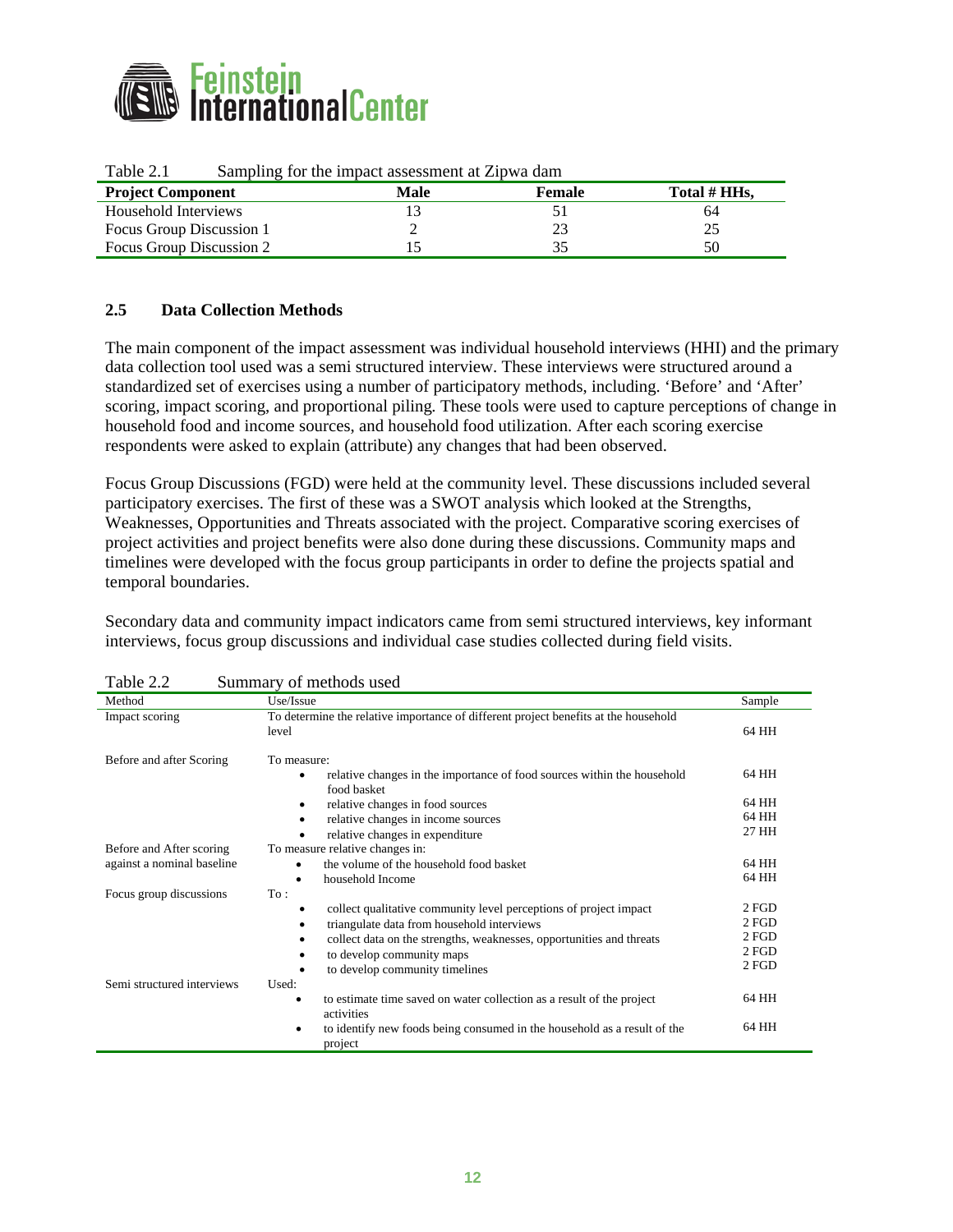<span id="page-13-0"></span>

Used with all methods to determine attribution, cross check information and clarify responses. 64 HH

The sample represented in this table is specific only to those methods used at Zipwa during the final impact assessment.

### **2.6 Pre-Testing**

Field testing of the data collection tools was done in July 2007, two weeks before the final assessment started. This exercise was used to fine tune the tools and indicators that had been developed. The exercise took place in the project communities, and at a control site Nyimai where a similar project had been implemented by CARE in 2001. The assessment team had originally planned to include Nyimai as a control site in the assessment with the objective of demonstrating the potential longer term impact that might be expected from this type of project. However the project time-frame for Nyimai was five years as opposed to eighteen months for this project, it would have therefore been difficult to justify any comparison with Nyimai.

### **2.7 Triangulation**

Various types of secondary data was used to cross-check the results of the assessment. These included the baseline survey and project Monitoring and Evaluation (M&E) records and progress reports. M&E data was used to match project service delivery and inputs with the changes (impact) captured during the assessment.

Other resource documents that were used for triangulation were the ZIMVAC food security and vulnerability reports for 2004 and 2005, the Zimbabwe Livelihoods Profiles, 2005, and the CARE household livelihoods survey 2006.

Focus group discussions were used to cross check the data collected during the household interviews. This was done by collecting more qualitative data on project impact, and comparing the perceptions of the FGD participants with the more quantitative perceptions captured in the household interviews.

The results of the assessment were shared with the project participants at Zipwa community garden at the end of the assessment. This exercise was used to validate the findings and get feedback on the results from the participants.

### **2.8 Data Analysis**

With the exception of the frequency tables all the quantitative data from the household interviews was tested for normal distribution using the P-P plot function in SPSS. A comparison of mean scores from the before and after exercises was calculated at 95% confidence interval using SPSS. The same was done for the proportional piling exercise on food basket contributions and the scoring exercise on food utilization. For the impact scoring exercises on project benefits the mean score was calculated using Microsoft Excel.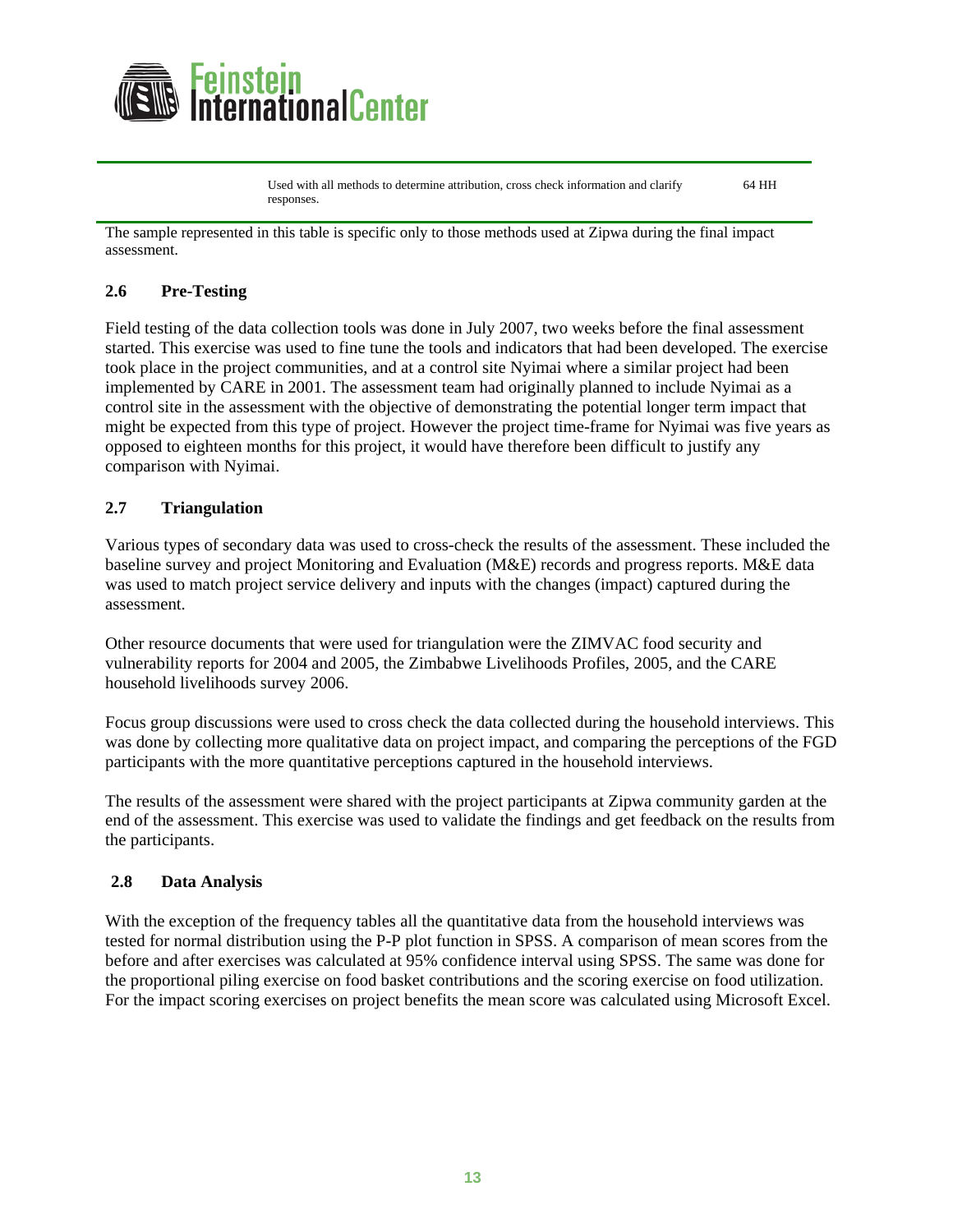<span id="page-14-0"></span>

## **3. RESULTS**

# **3.1 Timing of the Intervention**

| Figure 3.1<br>Timeline of events at Zipwa |                                                                                                                                                                                                                                                                                                            |                                                                                                                                         |  |
|-------------------------------------------|------------------------------------------------------------------------------------------------------------------------------------------------------------------------------------------------------------------------------------------------------------------------------------------------------------|-----------------------------------------------------------------------------------------------------------------------------------------|--|
| Year                                      | <b>History of the Dam and Garden</b><br>(partly adapted from the CARE baseline report)                                                                                                                                                                                                                     | Other important events                                                                                                                  |  |
| 1951                                      | Dam first constructed by the government using forced labor                                                                                                                                                                                                                                                 |                                                                                                                                         |  |
| 1990s                                     | 30 m long concrete embankment built as a spillway on the<br>left bank of the dam                                                                                                                                                                                                                           |                                                                                                                                         |  |
| 2000                                      | Dam breached as a result of flooding caused by Cyclone<br>Eileen                                                                                                                                                                                                                                           |                                                                                                                                         |  |
| 2004                                      | CARE began dam rehabilitation but construction work<br>stopped due to problems with the contractor                                                                                                                                                                                                         | Anthrax outbreak<br>Gold panning for survival<br>$\bullet$<br>Food aid and seed inputs from CARE                                        |  |
| 2005                                      | Rehabilitation work resumed under a new contractor but<br>was not completed before the onset of the rains. The<br>excavations filled up with sediment.                                                                                                                                                     | Good rainfall but shortage of draft<br>٠<br>animals due to anthrax<br>Food aid from CARE<br>Senate elections<br>Operation Murambatsvina |  |
| 2006                                      | Dam rehabilitation resumed under a new contractor in<br>September with funding from the GATES foundation. The<br>community garden is marked out and fenced. Seeds are<br>distributed by CARE.                                                                                                              | Earth tremors<br>Good rainfall<br>$\bullet$<br>Food aid from Dachicare and the Red<br>$\bullet$<br>Cross                                |  |
|                                           | In November construction of the spillway was almost<br>complete when the dam wall was breached and undercut by<br>flooding (The area received 102mm of rain in 3 hours,<br>normal rainfall is 511mm/year). Production activities<br>started on the garden using bucket irrigation from the<br>damaged dam. | Government provides seed assistance<br>Operation Chikorokoza<br><b>Operation Maguta</b><br>$\bullet$                                    |  |
| 2007                                      | Dam rehabilitation completed and irrigation system<br>installed                                                                                                                                                                                                                                            | 2 months food aid from CARE<br>Drought (failed maize harvest)<br>$\bullet$<br>Price controls                                            |  |
|                                           | FIC, Tufts project visit in February<br>Participatory Impact Assessment in July/August                                                                                                                                                                                                                     | Food shortages<br>Voter registration<br>$\bullet$                                                                                       |  |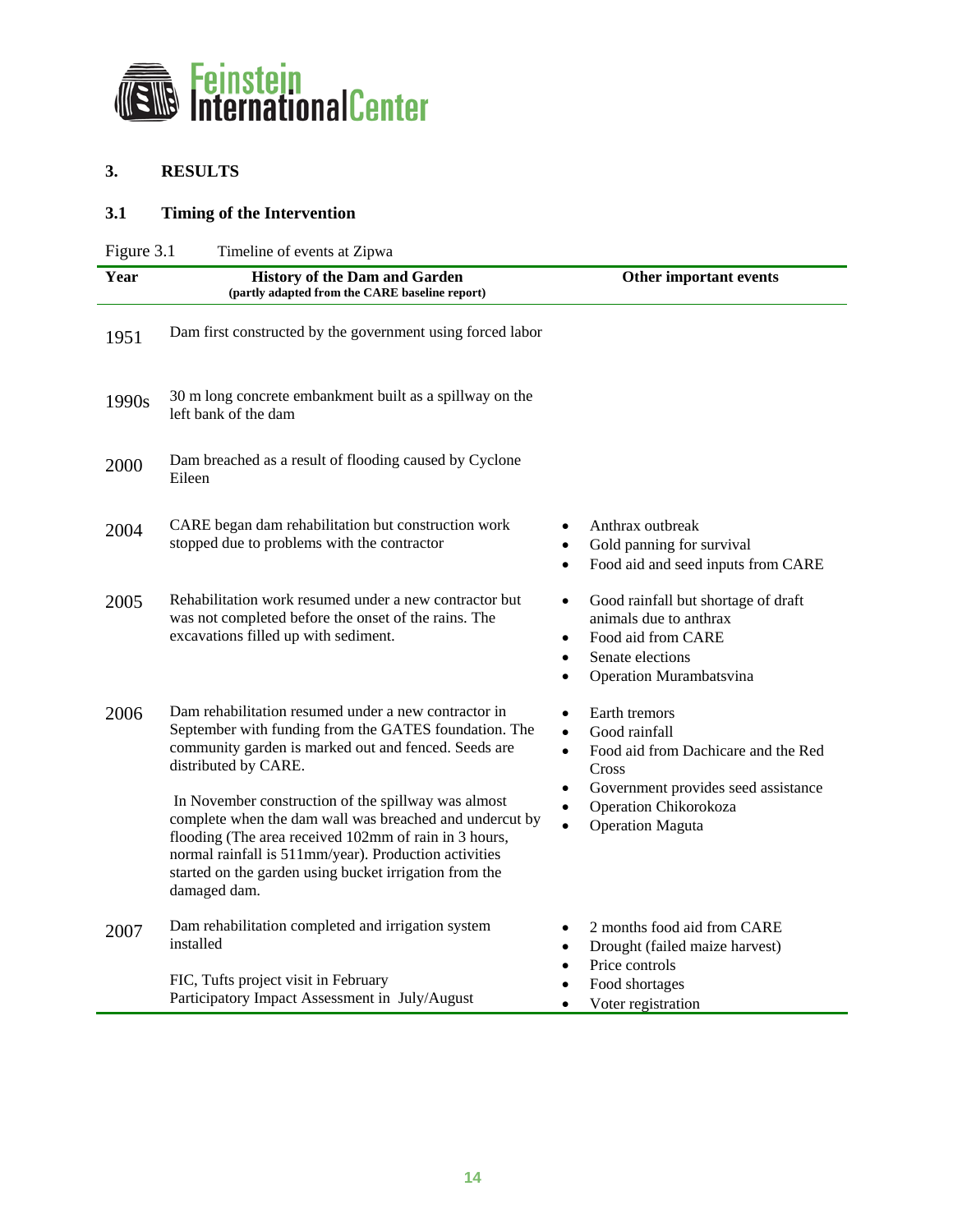<span id="page-15-0"></span>

### **3.2 Impact Indicators**

The following indicators of project impact were identified in partnership with project participants during the field visit in February 2007. These include benefits derived from the dam, the project gardens, and the savings groups.

Table 3.1 Community defined impact indicators

| Expected project impact/benefits                                                                 |  |  |
|--------------------------------------------------------------------------------------------------|--|--|
| Improved nutrition and household food security                                                   |  |  |
| Income to pay for school fees, uniforms and text books                                           |  |  |
| Income to purchase foods such as tea, sugar, and sadza (maize flour)                             |  |  |
| Income to buy household items (cooking utensils, blankets, soap)                                 |  |  |
| Income to buy livestock and poultry                                                              |  |  |
| Income to buy clothes and shoes                                                                  |  |  |
| Income to purchase seeds and farming implements                                                  |  |  |
| Income to join a savings group                                                                   |  |  |
| Income to pay for medical expenses (better health care)                                          |  |  |
| Income for veterinary drugs (improved animal health)                                             |  |  |
| Home improvements                                                                                |  |  |
| Access to water for irrigation                                                                   |  |  |
| Water for domestic use and consumption                                                           |  |  |
| Access to water for livestock (consumption and dip tanks)                                        |  |  |
| Access to water for bathing                                                                      |  |  |
| Access to water for brick moulding (for home construction and sale)                              |  |  |
| Increase in the availability of fish for consumption and sale                                    |  |  |
| Access to reeds for thatching, making mats (for sale) and ant harvesting (the ants are consumed) |  |  |

### **3.3 Project Benefits**

Figure 3.2 Relative mean score of project benefits



Data derived using impact scoring with 25 counters.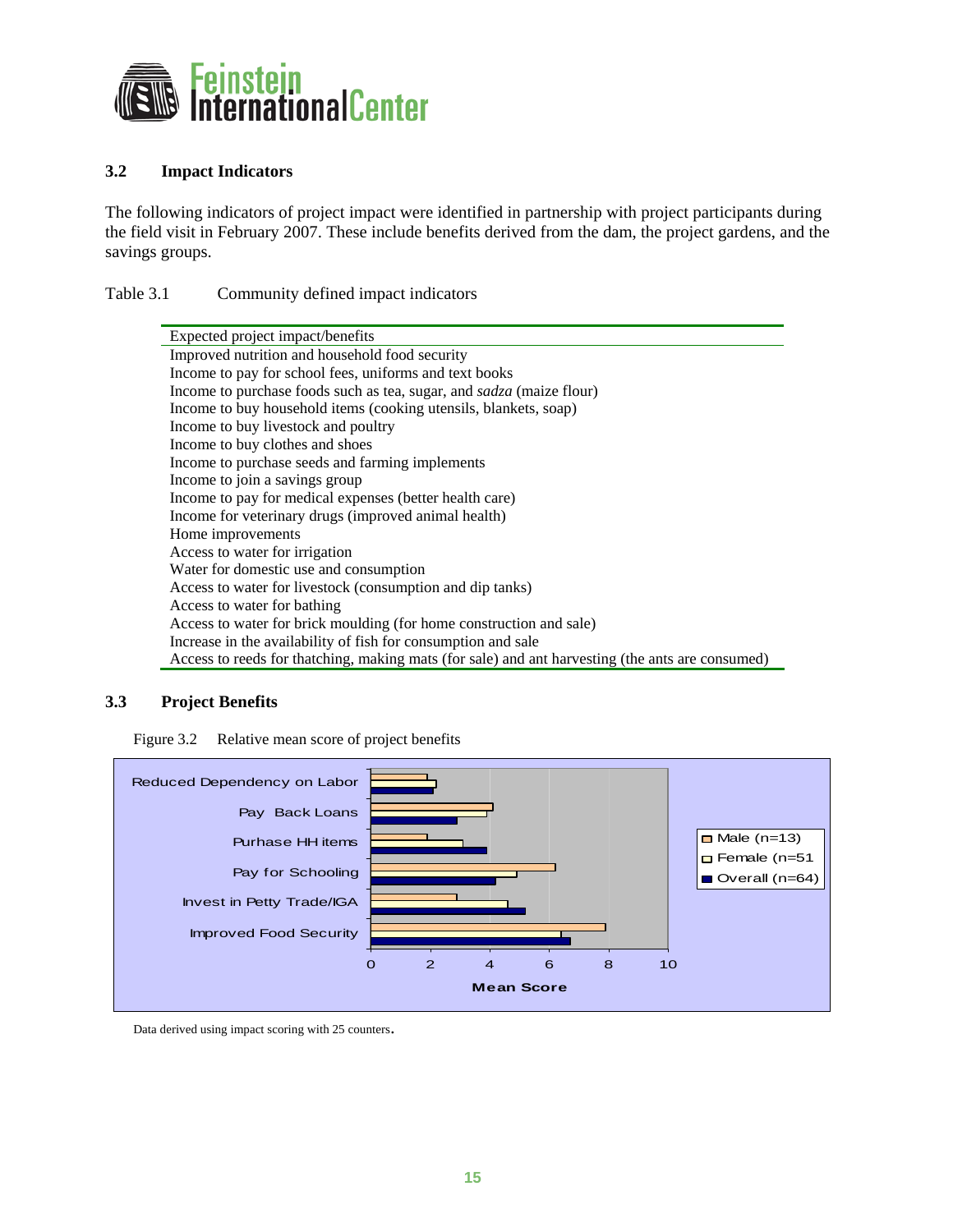<span id="page-16-0"></span>

Notes on Figure 3.2:

IGA = Income Generating Activity: (see annex 2) HH items = Household items which includes, cooking utensils, blankets, soap, shoes and clothes Schooling = School fees, school uniforms, books and stationary

The indicators along the y axis were collected from project participants during field visits. Note there may be some overlap in these general categories. For example the ability to pay back a loan may be equated with the ability to join a saving and lending group, which in turn may enable that person to expand on petty trade activities or start an IGA

#### **3.3.1 Dam Benefits**



Figure 3.3 Relative importance of the benefits derived from the Dam at Zipwa

Data derived from impact scoring with 25 counters

Notes on figure 3.3:

The indicators along the y axis were collected during the mid term field visit.

Mat making refers to an increase in the availability of reeds which are used to make mats. These are then sold representing an income benefit

Brick moulding refers to an increase in the availability of water for brick making. The bricks are sold and used for home construction representing similar income, employment, and home improvement benefits as mats.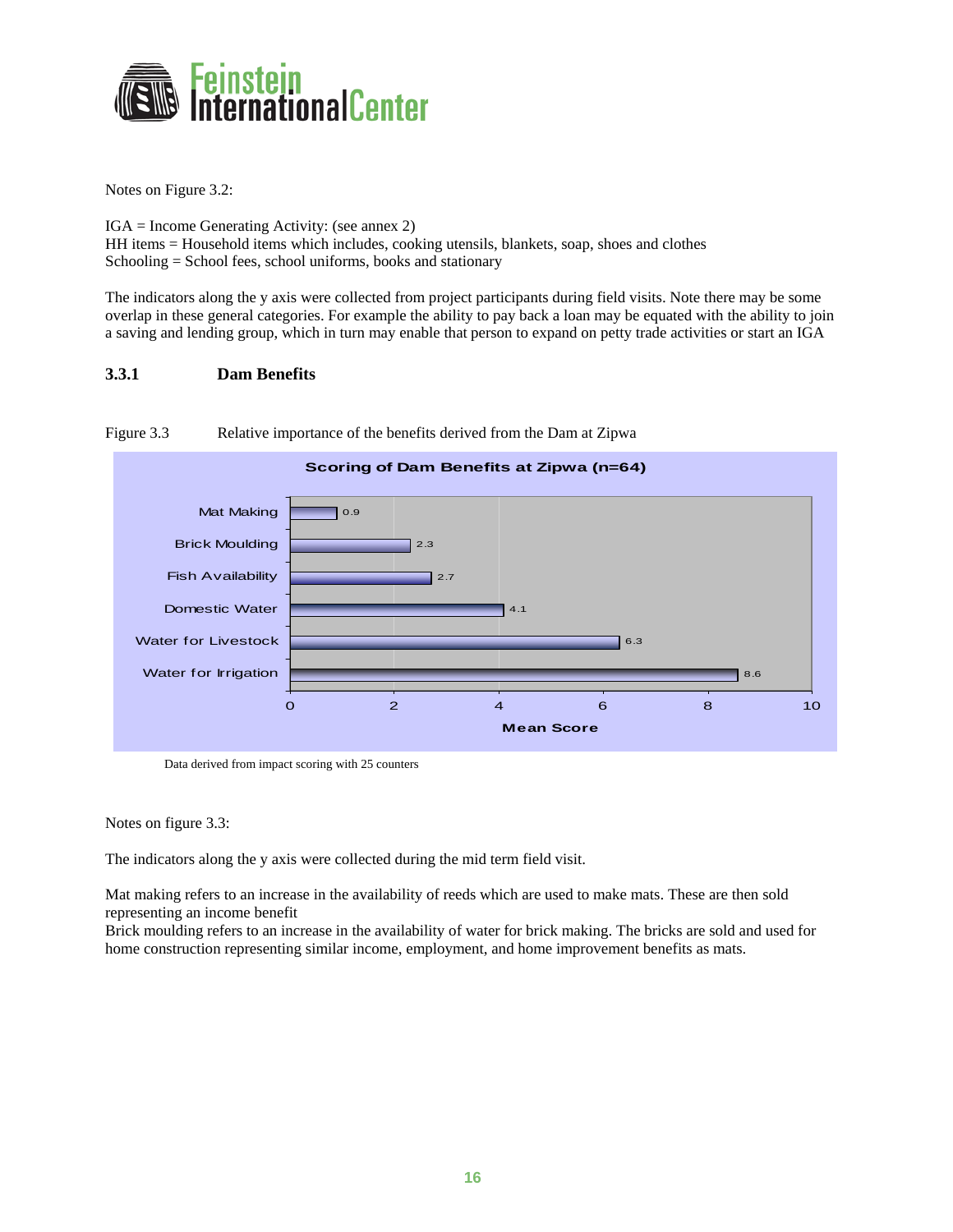<span id="page-17-0"></span>

### **3.3.2 Time Savings Benefits**

Since the dam has been rebuilt, the average daily saving on water collection per household assessed is approximately two hours and nineteen minutes. Most of this time has been saved on irrigation. Before the project each day households spent an average of ninety minutes collecting water for irrigation as opposed to just over seven minutes after the project. The same households spent on average of seventy two minutes before the project collecting water for domestic use as opposed to fifteen minutes after the project. Figures 3.4 and 3.5 give a visual representation of the time saved per household.





Data derived from individual household interviews





Data derived from individual household interviews

Notes on figures 3.4 and 3.5: Four of the respondents did not irrigate garden plots before the dam was completed. The other sixty were either cultivating homestead gardens or since May 2007 cultivating plots in the project garden using bucket irrigation.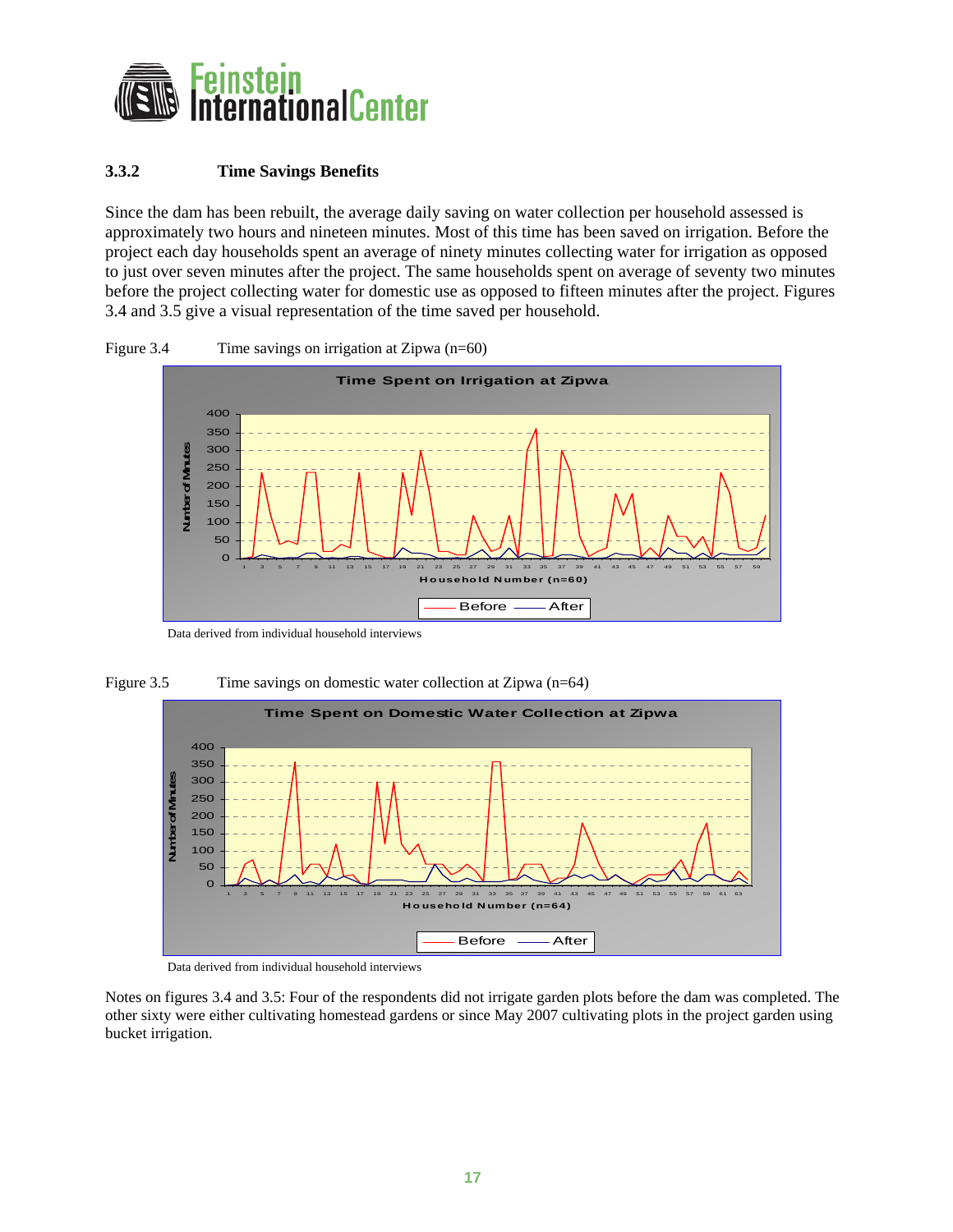<span id="page-18-0"></span>

Comment: Water collection is primarily done by women and girls, and allows them to engage in other productive and community activities.

#### **3.4 Food Security**

The community at Zipwa defined food security as 'when their granaries have maize in them, or if they have enough cash to buy maize Food security was also defined as having livestock which can be sold and then the income converted into maize'.

### **3.4.1 Ways of Accessing Food**



Figure 3.6 Relative changes in food sources at Zipwa (n=64)

Data derived using before and after scoring with 25 counters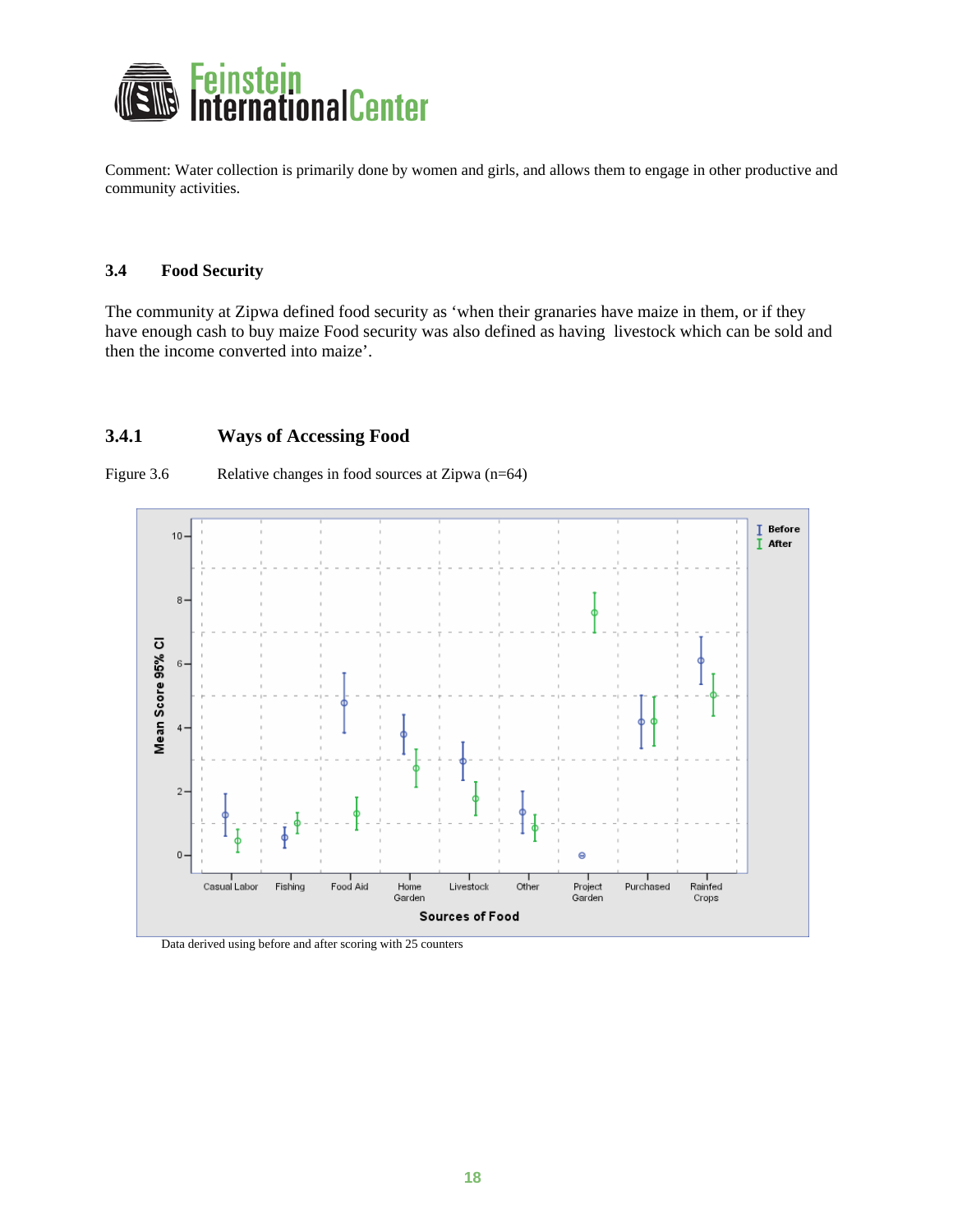<span id="page-19-0"></span>

Figure 3.7 Overall contribution and utilization of food from the project garden at Zipwa



Data derived from proportional piling using 10 counters Data derived from scoring using 25 counters

Figure 3.7 shows the relative contributions from the project garden towards the household food basket for 2007 in comparison with all other food sources. Utilization of the production from the project garden is also shown.

The sixty four project participants estimated a mean increase in the quantity of food in the household food basket of roughly forty five percent  $(45.7, 40.6,$  $(45.7, 40.6,$  $(45.7, 40.6,$  and  $50.9^{\circ})$  since the project started. This estimate was derived by scoring a total of twenty counters against a nominal baseline of ten counters.



Figure 3.8 New foods regularly being consumed within the household as a result of the project (n=64)

Data derived from semi structured interviews, only the six most frequently mentioned foods are included in the figure. (Total number of responses =194)

 $\overline{a}$ 

<span id="page-19-1"></span><sup>6</sup> Mean score 95% confidence interval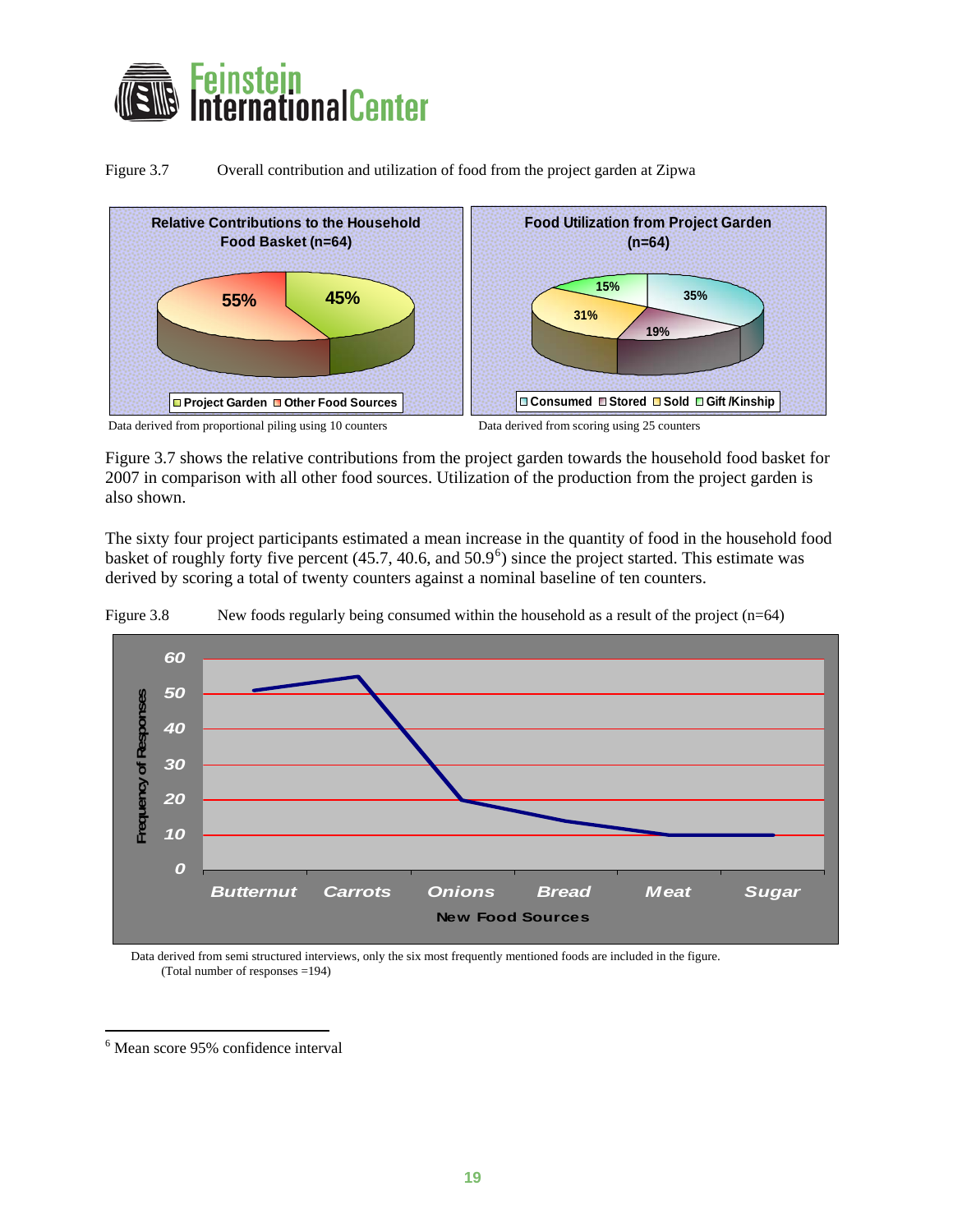<span id="page-20-0"></span>

### Table 3.2 Attribution table explaining changes in household food security

| <b>Factors</b>                                                                              | <b>Number of Responses</b><br>$(n=64)$ |
|---------------------------------------------------------------------------------------------|----------------------------------------|
| Project related factors*                                                                    |                                        |
| Water availability from the irrigation scheme has resulted in increased production*         | 24                                     |
| Improved production due to new and better farming skills taught by the project <sup>*</sup> | 6                                      |
| Income from the sale of vegetables enables us to buy other foods (especially maize)*        | 25                                     |
| Availability of food crops throughout the year from the project garden <sup>*</sup>         | 15                                     |
| Improved nutrition due to the introduction of new crops into the food basket*               | 18                                     |

Data was derived using semi-structured interviews following the before and after scoring exercise on food sources. Only the top five responses are included in this table. Some people gave more than one response others gave none. (Total number of response = 95)

#### **3.5 Income**



Figure 3.9 Relative changes in income sources at Zipwa (n=64)

Data derived from before and after scoring using 25 counters

Notes on figure 3.9:

Casual labor represents income earned from on farm or other types of informal piece work. Petty trade/IGA represents income from petty trade and other small business activities. Homestead garden and Project Gardens represent income from the sale of vegetables. Rain-fed crops: represents income from the sale of crops such as maize, cotton, groundnuts.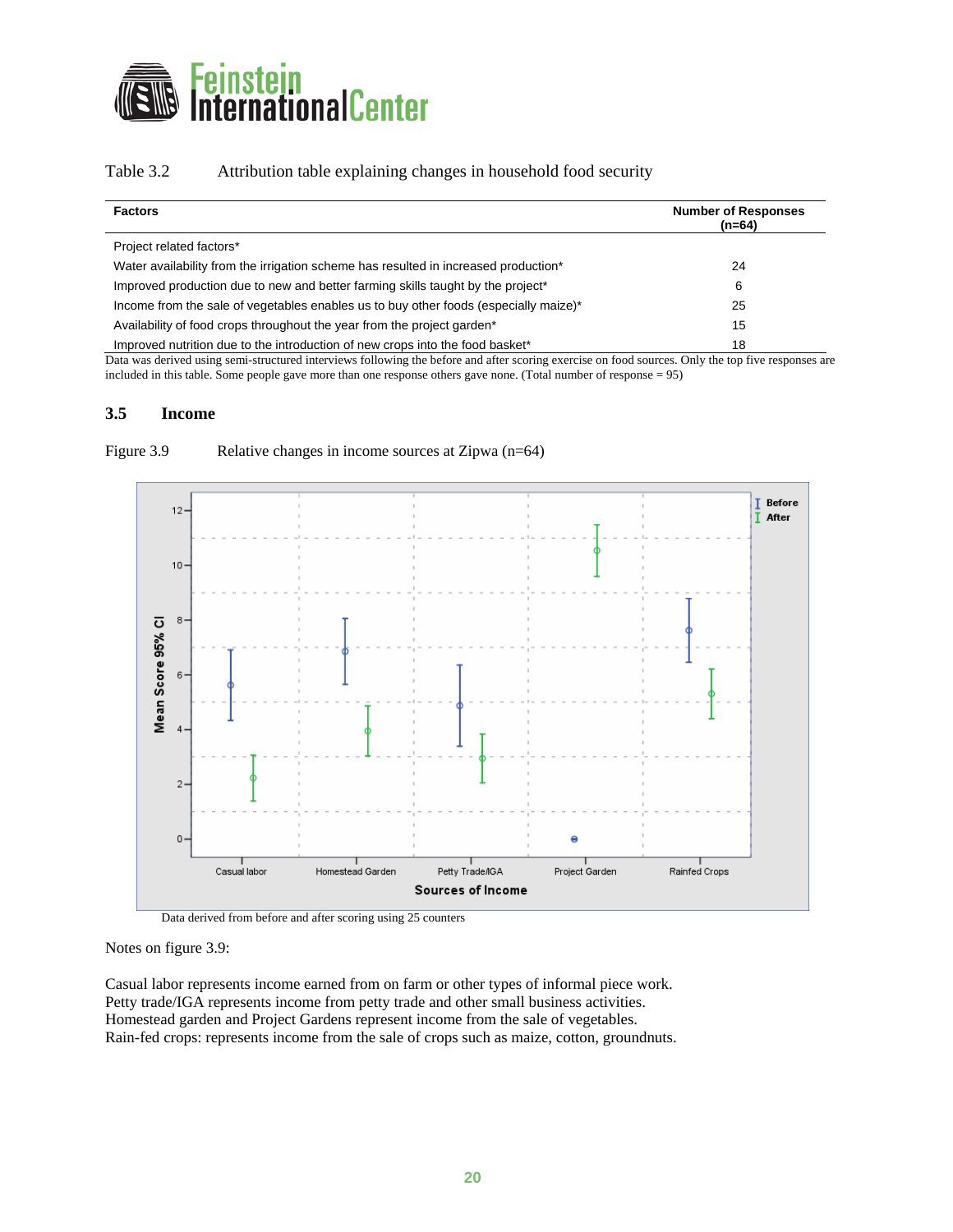<span id="page-21-0"></span>

The sixty four project participants who took part in the assessment estimated a forty eight percent mean increase in household income since the project started. This estimate was derived by scoring a total of twenty counters against a nominal baseline of ten counters.

# Table 3.3 Attribution table explaining changes in income at Zipwa

| <b>Factors</b>                                                                  | <b>Number of Responses</b><br>$(n=64)$ |
|---------------------------------------------------------------------------------|----------------------------------------|
| There was scarcity of vegetables in the area - high demand increased our income |                                        |
| More crops to sell due to large area under irrigation                           | 13                                     |
| Wider range of crops to sell                                                    | 20                                     |
| Fish and mat sales                                                              | 3                                      |
| Steady source of income from crop sales (mitigates the effects of inflation)    | 16                                     |
| New sources of income from (savings clubs, project gardens, and trade)          | 9                                      |

Data was captured using semi-structured interviews following the two scoring exercises on income. The responses were then summarized into the five factors listed in the table. Factors scoring below 2% of the overall responses were not included in the table. Some people gave more than one response others gave none. (Total number of response = 70)

### **3.5.1 Expenditure**

#### Figure 3.10 Changes in expenditure at Zipwa



Data derived from before and after scoring using 25 counters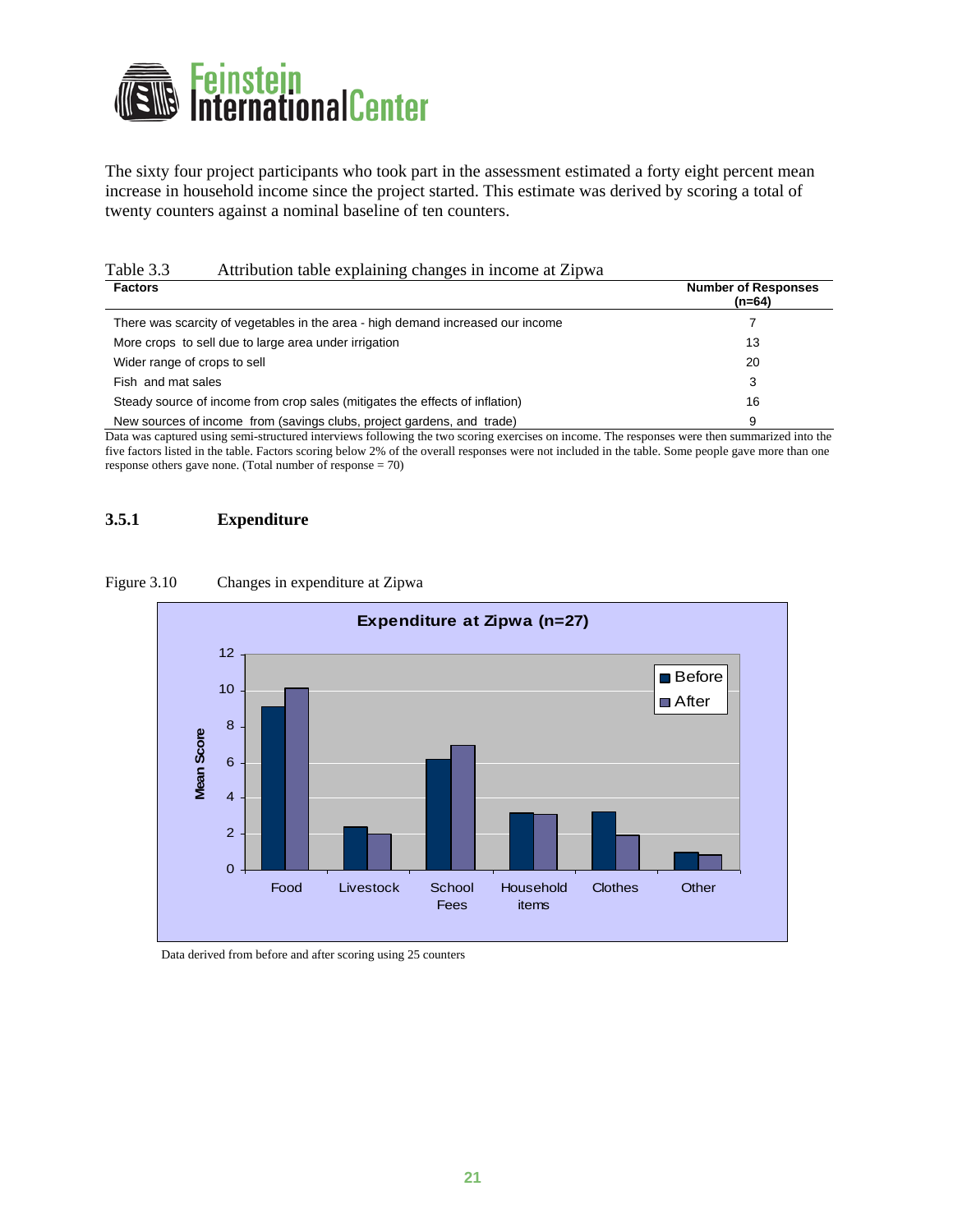<span id="page-22-0"></span>

# **3.6 Strengths and Weaknesses of the Project**

Table 3.4 SWOT analysis at Zipwa

| <b>Strengths</b>                                                                                                                                                                                                                                                                                                                                                                                                                                                                                                                                                                                                                                                                                                                                                                                                                     | <b>Weaknesses</b>                                                                                                                                                                                                                                                                                                                                                                                                                        |
|--------------------------------------------------------------------------------------------------------------------------------------------------------------------------------------------------------------------------------------------------------------------------------------------------------------------------------------------------------------------------------------------------------------------------------------------------------------------------------------------------------------------------------------------------------------------------------------------------------------------------------------------------------------------------------------------------------------------------------------------------------------------------------------------------------------------------------------|------------------------------------------------------------------------------------------------------------------------------------------------------------------------------------------------------------------------------------------------------------------------------------------------------------------------------------------------------------------------------------------------------------------------------------------|
| This project brought people together and<br>$\bullet$<br>helped to build teamwork<br>It has improved food security at hh level<br>$\bullet$<br>It has enabled us to buy school uniforms, books<br>$\bullet$<br>and pay fees for our children<br>It has encouraged hard work within the<br>$\bullet$<br>community<br>It has helped to enhance our savings clubs<br>٠<br>since members have money to save<br>It has brought alternative source of vegetable to<br>$\bullet$<br>the homestead gardens and markets<br>It has greatly improved nutritional status of the<br>$\bullet$<br>households<br>We now have healthier livestock because water<br>$\bullet$<br>is available<br>The river is now running throughout the year<br>٠<br>There is water for domestic use<br>٠<br>We get fish for food and reeds for mats from<br>the dam | There was very low response from the<br>$\bullet$<br>community initially due to poor mobilisation<br>People living upstream have been stopped from<br>$\bullet$<br>ploughing near the river to avoid silting the<br>dam<br>The non-beneficiary community members are<br>$\bullet$<br>stealing from the project due to high levels of<br>unemployment<br>The plots are too small (each farmer has eight<br>$\bullet$<br>$(1m X 6m)$ plots |
| Opportunities                                                                                                                                                                                                                                                                                                                                                                                                                                                                                                                                                                                                                                                                                                                                                                                                                        | <b>Threats</b>                                                                                                                                                                                                                                                                                                                                                                                                                           |
| With income from this project we are able to<br>grow our savings clubs to provide financial<br>security and buy hh goods<br>If the dam is protected, we could grow fruit<br>$\bullet$<br>trees around it and further enhance nutrition<br>and food security status                                                                                                                                                                                                                                                                                                                                                                                                                                                                                                                                                                   | The huge water mass at the dam area is a threat<br>$\bullet$<br>to children who could drown in $it - its$ should<br>be fenced<br>Non-beneficiaries are jealous of the<br>$\bullet$<br>beneficiaries and may continue to steal from<br>the gardens.                                                                                                                                                                                       |

Findings summarized from two Focus Group Discussions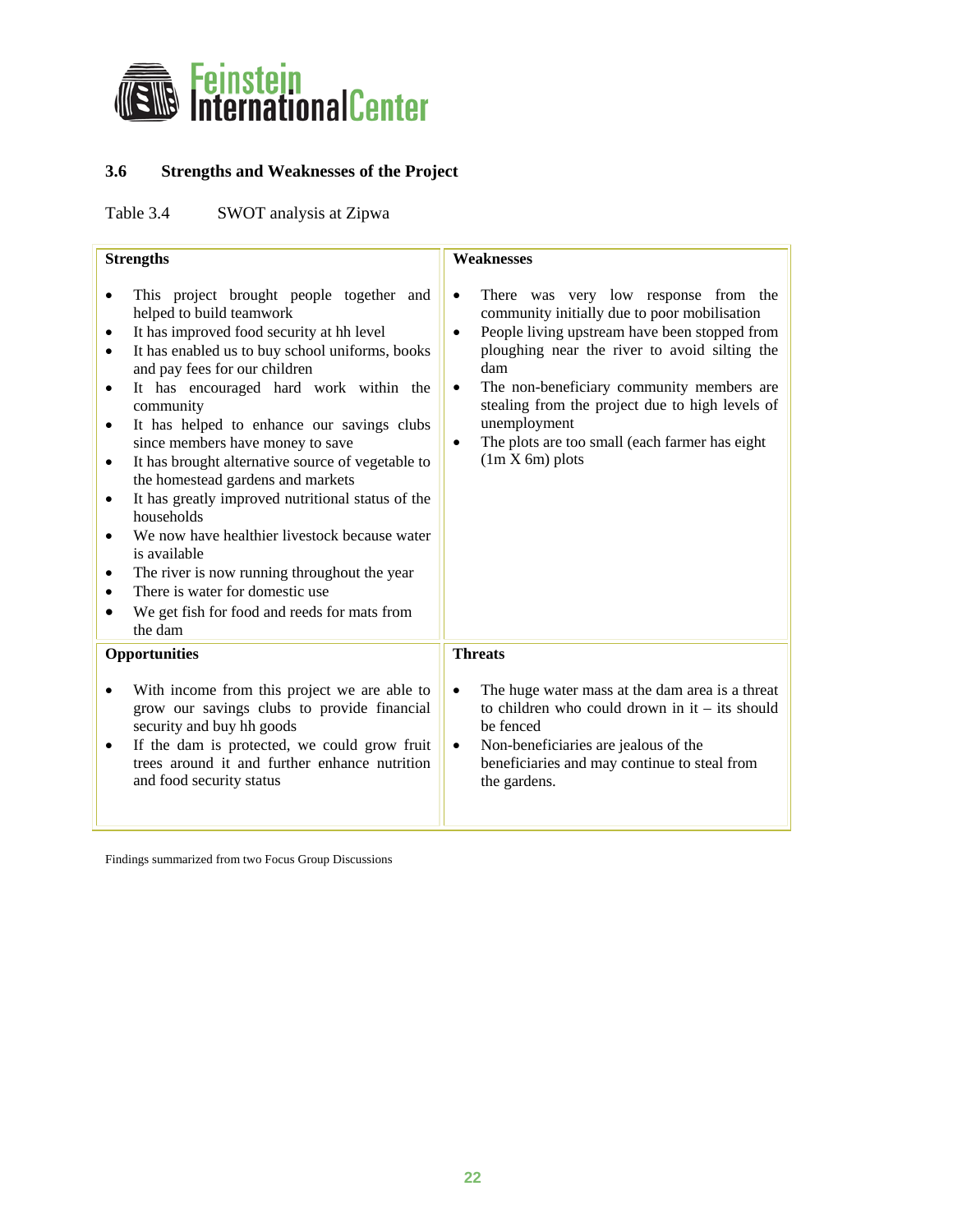<span id="page-23-0"></span>



Income food and water benefits from the dams and gardens

## **4. DISCUSSION**

### **4.1 Assessment Constraints and Methodological Limitations and Design Issues**

The assessment took place during a period of acute food shortages, and when basic staples were available in the local market centers people would have to spend the day queuing up to purchase these supplies. This meant that many of the project participants were unavailable for interviews during the assessment and a number of household interviews had to be re-scheduled.

The research team also faced a number of challenges in designing the impact assessment. Due to other commitments under this research initiative, the FIC, Tufts team had to complete the assessment in Masvingo before September 2007, in reality this did not allow enough time for the project to have the desired impact on the livelihoods of the participants. This timing resulted in a number of design challenges and compromises.

The staggered status of implementation across all sites also added to the design challenges and ultimately influenced the decision to select Zipwa dam for the assessment. The FIC, Tufts researchers felt that one of the new innovations of the project was the establishment of the irrigated community gardens and for this reason the assessment was designed to focus on this component of the project. This more or less excluded Njenge and Chehemba dam sites from the assessment as the gardens had only been established shortly before the assessment started. Seeing as the dams already existed before the project started, albeit in various states of disrepair it would have been difficult to attribute many of the impacts provided by the dams solely to the rehabilitation works implemented under the project. This further justified the focus on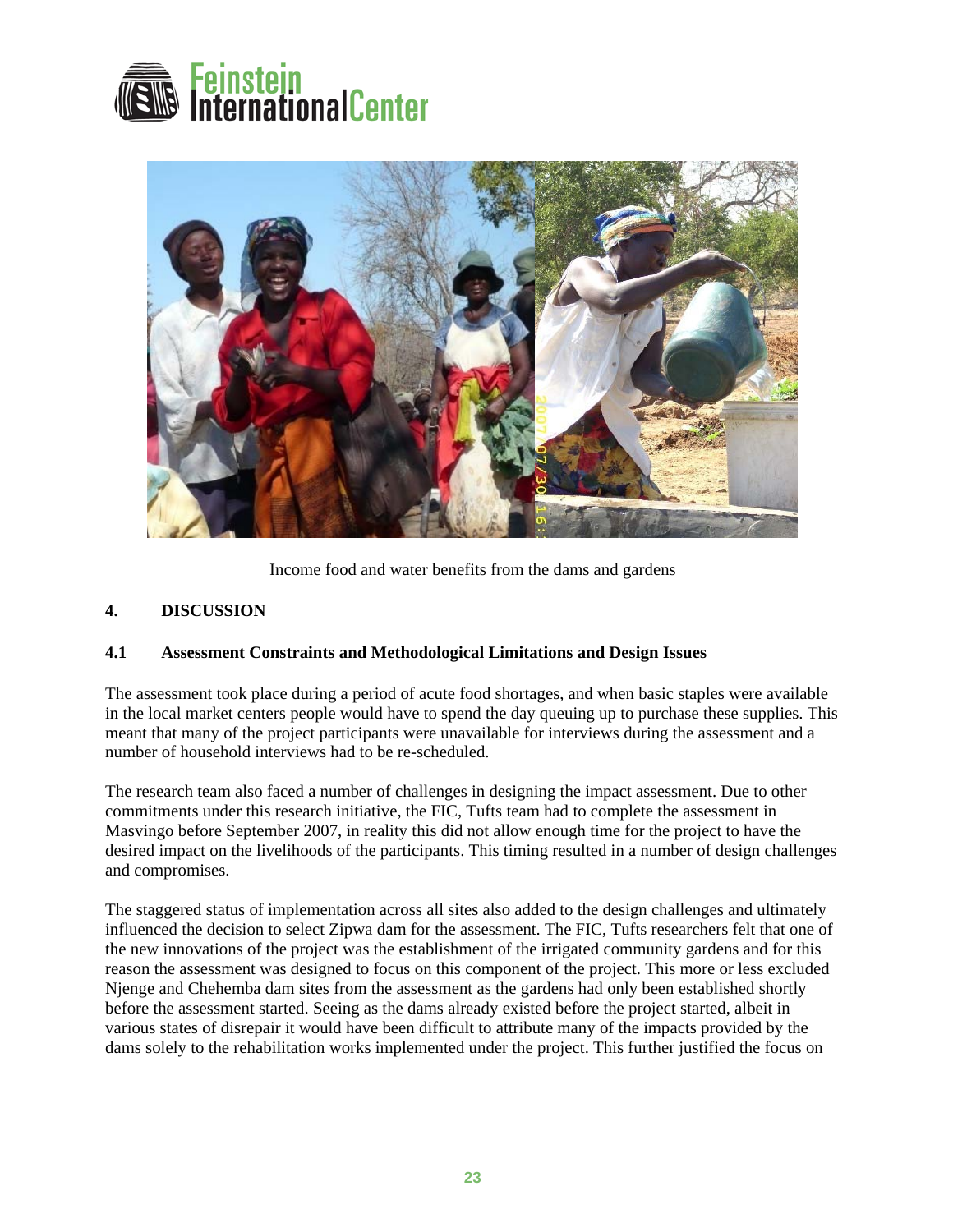<span id="page-24-0"></span>

the community gardens although as mentioned the dam works had Zipwa had only been completed a few months before the assessment.

The formation of the saving and lending groups was also a new innovation introduced by the project however these groups were designed to be supported by income earnings from the community garden, and therefore this project component could not really be assessed in isolation from the garden component. Consistent with this the income and related food purchase benefits identified represent the combined impact of both project components.

The assessment tools were designed to capture impact against the community indicators collected during captured short term impact and were somewhat inappropriate in measuring impact against the longer term the field visit in February, 2007. This included indicators such as an increase in livestock assets, or home improvements resulting from the sale of crops from the project garden. The assessment took place only after two vegetable harvests from the community garden at Zipwa, and there was a notable absence of conversion of project derived income into livestock and other assets. In this sense the tools used only benefit indicators identified by the communities.

### **4.2 Overall Project Impact**

 $\overline{a}$ 

The most important benefit identified by project participants was an improvement in overall food security security comes from the conversion of income from vegetable sales into maize, or the increase in vegetable (see figure 3.2). Project participants defined food security as maize availability or the cash to buy it, or the possession of livestock assets which can be converted into maize. The projects contribution to food consumption which allows households to stretch their maize budget.

The second most important benefit was the ability to engage in petty trade or start an income generating project garden or indirectly through petty trade and other small business activities has helped people to pay activity (IGA) with profits from the sale of vegetables from the project garden, or loans accessed through the projects lending groups<sup>[7](#page-24-1)</sup>. The income generated either directly through the sale of crops from the for school fees and purchase household items, and these were scored as the third and fourth most important project benefits respectively.

Project derived income has also enabled people to pay back loans, and this income along with the projects supplementing their income and supporting their families (see figure 3.2). These benefits can largely be food security benefits has reduced people's dependency on piece-work (casual labor) as a way of attributed to the combined impact of the project garden and savings club activities $8$ .

On a less positive note the project, or at least the dam appears to have created a certain level of disharmony stealing crops from the project garden (see table 3.4). This was the only real negative impact identified by between project and non-project participants at Zipwa and allegedly non-project participants have been

<span id="page-24-1"></span><sup>&</sup>lt;sup>7</sup> See Case Study  $# 1$  for an explanation on how the savings groups operate, and for examples on the kinds of petty trade and income generating activities practiced.

<span id="page-24-2"></span><sup>&</sup>lt;sup>8</sup> This does not take into account kinship support and in kind food gifts or loans to non project participants in the community.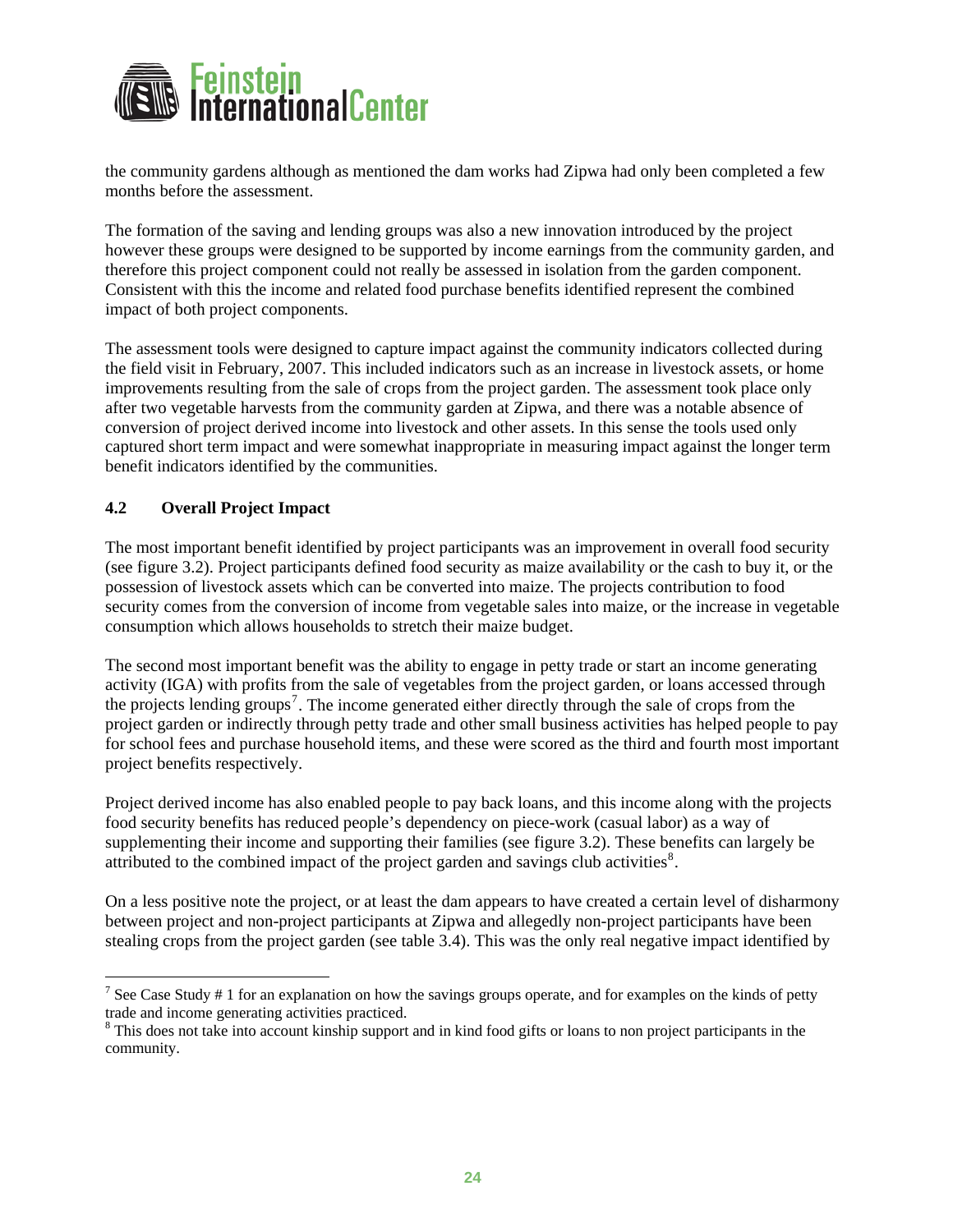<span id="page-25-0"></span>

the project participants at Zipwa, although this may potentially be an issue that needs addressing at Njenge dam site.

### **4.3 Dam Benefits**

 $\overline{a}$ 

Project participants at Zipwa scored water for irrigation as the most important benefit derived exclusively benefits derived from the project garden and underscores the importance of food security as a key project homestead gardens<sup>[vii](#page-31-4)</sup>. It's therefore possible that some non- project participants may also be realizing some from the dam (see figure 3.3). In terms of impact this finding essentially points to the food and income benefit. Although the impact of this would largely apply to project garden participants, secondary data from the February 2007 field visit suggests that the dam has enabled other people to start cultivating irrigation benefits from the dam.

The second most important benefit from the dam identified by project participants was the availability of domestic use was scored as the third most important benefit from the dam (see figure 3.3). Essentially this water for livestock. The secondary data suggests that the time saving benefit on watering livestock ultimately translates into improved livestock health and milk production (see section 5). Water for is used for cooking consumption and bathing.

Another important benefit has been the increased availability of fish for consumption and sale. During the February, 2007 field visit to Zipwa, project participants said it was possible to catch half a kilo of fish per day and this would feed a family of five for one meal. They expected that once the dam was completed they would be able to catch a kilo of fish per day.

Other benefits included the availability of water for brick making and reeds for making mats<sup>9</sup> (see figure improvements. Another important benefit from the dam has been the saving on time spent collecting water 3.3). Both these commodities are sold, and the bricks are also used for house construction and home for both irrigation and domestic use. The results of the assessment estimate that on average the project participants are now saving over two hours a day on water collection for irrigation and domestic use**.**

 $9$  The reeds are also used to fish for termites which are consumed and for thatching roofs (mid term visit finding)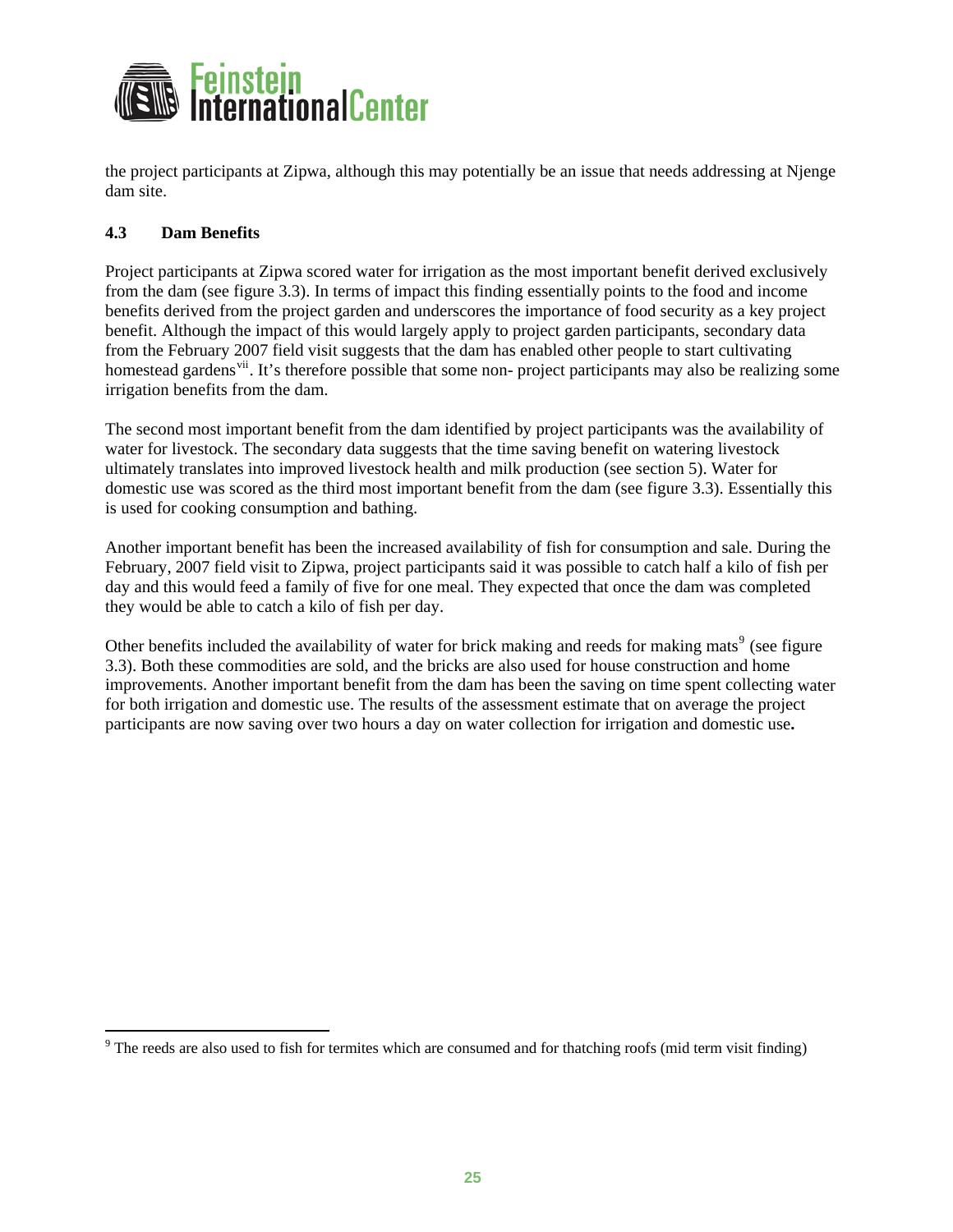<span id="page-26-0"></span>

### **4.4 Impact on Food Security**

The perceptions of the project participants at Zipwa indicate that there has been a forty to fifty percent mean increase in the volume of the household food basket since the project started. Vegetables such as carrots, butternut and onions from the project garden are now regularly consumed, as are foods such as meat, bread and sugar which are purchased using income from the sale of crops from the project garden (see figure 3.8). Improvements in both the quality and quantity of the household food basket can largely be attributed to the project garden (see table 3.2).

The results indicate that over fifty percent of the household food basket now comes directly from the project garden (see figure 3.7) suggesting that for 2007 this is the single most important source of food for project participants at Zipwa.

Figure 3.6 shows the relative changes in the importance of different food sources from before the project and at the time of the assessment. The most dramatic changes include a decline in the importance of inkind food assistance and the relative increase in the importance of the project garden as a new way of accessing food. The decline in the importance of food aid can partly be explained by the fact that food aid deliveries have been ratcheted down over time and are discontinued during and shortly after the harvest period. Nevertheless this does indicate a positive food security trend which suggests a decreased dependency on food aid.

A significant change in the importance of the project garden as a way of accessing food would be expected as this source of food was not available before the project, and this trend is reflected in the results (figure 3.6). However, in terms of impact what is most striking is that for the project participants this now constitutes the most important food source now available to them.

The results show a significant reduction in the importance of livestock production as a source of food (figure 3.6). This would be expected as milk production would typically decrease during the winter months as pasture deteriorates. This decline in production would be more evident during drought years such as the one in question. There also appears to have been a slight decline in the relative food basket contributions from rain-fed crops, homestead garden crops, and casual labor and a slight increase in the importance of fish, none of these changes was significant.

There was practically no change in the contribution from food purchases to the overall food basket (figure 3.6) and food purchases remain the most important household expenditure (see figure 3.9). This is interesting as one might expect that production from the project garden would compensate for and reduce the need to fill the household food deficit through purchases. A possible explanation for this is that the assessment took place shortly after a failed maize harvest. Considering that *sadza* (maize meal) is the primary staple and its availability is a key determinant of household food security, people might try to replenish their maize deficit through purchases. In the case of the project participants in Zipwa this was done using income from the sale of crops from the project garden (see table 3.2). There is some indication that some households are now purchasing and consuming meat, bread and sugar on a more regular basis than in the past (see figure 3.8). It's likely that these would represent an important food source even if they had only recently become a regular feature of the household food basket.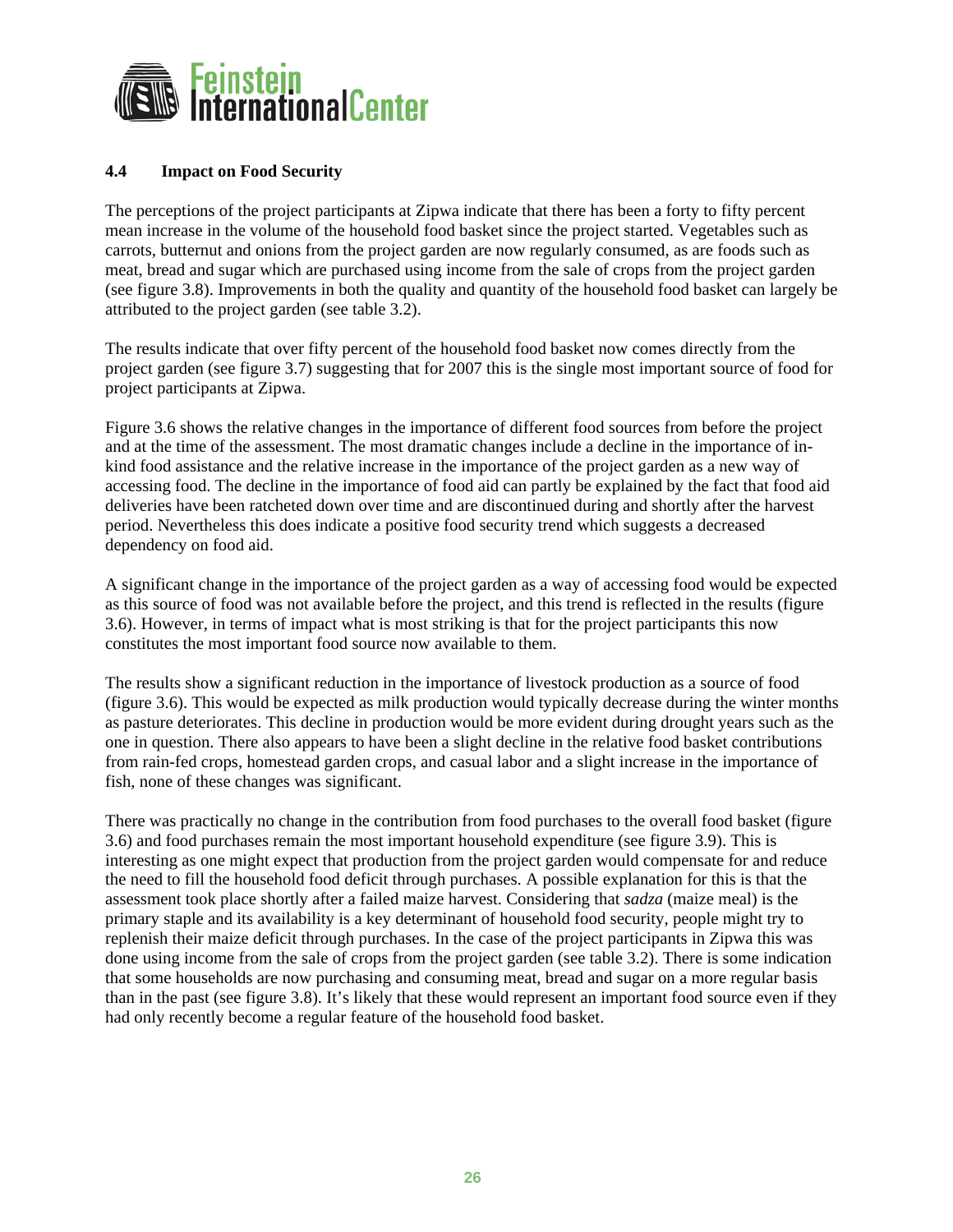<span id="page-27-0"></span>

### **4.5 Impact on Household Income**

Although the project participants suggested that they had observed an overall increase in income the effects of inflation and rising living costs would probably have offset much of these income gains. Nevertheless the project garden has essentially provided people with a new source of income, which at the time of the assessment was perceived to be the most important income source for the project participants at Zipwa (see figure 3.9). Before the project garden was established the most important source of income was from the sale of rain-fed crops. Although the relative importance of this income source has declined, this probably has as much to do with the drought and failed maize harvest as with the alternative income sources provided by the project. On the other hand it would be reasonable to suggest that the income from the project garden has compensated for the loss of income from rain-fed crop sales this year.

There has also been a significant decline in the importance of crop sales from home gardens although a shift in emphasis from homestead production to project garden production would be expected.

The decline in the importance of earnings from casual labor might in part be attributed to the drought and the subsequent shortage of on farm employment opportunities. On the other hand an increase in the number of people engaging in other forms of casual employment is considered a crisis warning indicator within the greater project livelihood zone<sup>[viii](#page-31-4)</sup>. Furthermore during the field visit in February 2007 savings group members in Zipwa suggested that casual labor is only engaged in as a last resort<sup>[ix](#page-31-4)</sup>. Within this context the decline in the importance of this income source suggests that the project participants are now better equipped to cope with the effects of drought and inflation, in this sense they are now better off than they were before the project started.

The results did not show any major changes in expenditure patterns. However, the major portion of household income is still being spent on food and schooling costs which were ranked as priority expenses by savings group members at Zipwa during the February 2007 field visit<sup>[x](#page-31-4)</sup>. The results show a slight decline in the amount now being spent on livestock assets and clothes which were identified as impact indicators by project participants. This can probably be explained in part by inflation and the rising cost of staples with more household income being diverted to cover priority expenses. Secondly many of the income benefits from the project will only be realized over time. It would be unrealistic to expect a household to save enough money to purchase cattle in the few months that they have been selling vegetables from the project garden. This would be a realistic expectation in two to three years.

### **5 Secondary Findings from Njenge Dam**

This section of the report is largely based on the findings from the field visit in February 2007 but also includes data collected during focus group discussions in August 2007. The data from the February field visit was collected using semi structured interviews and focus group discussions with both direct project participants and non project participants from the community.

Participants at Zipwa identified the livestock benefits as the second most important impact of the dam. The baseline data indicates that livestock production is more important in Mwenezi district than in Chivi. Consequently it might be expected that in relative terms water for livestock would score higher in Chehemaba and Njenge than it did in Zipwa. During focus group discussions, a livestock owner at Njenge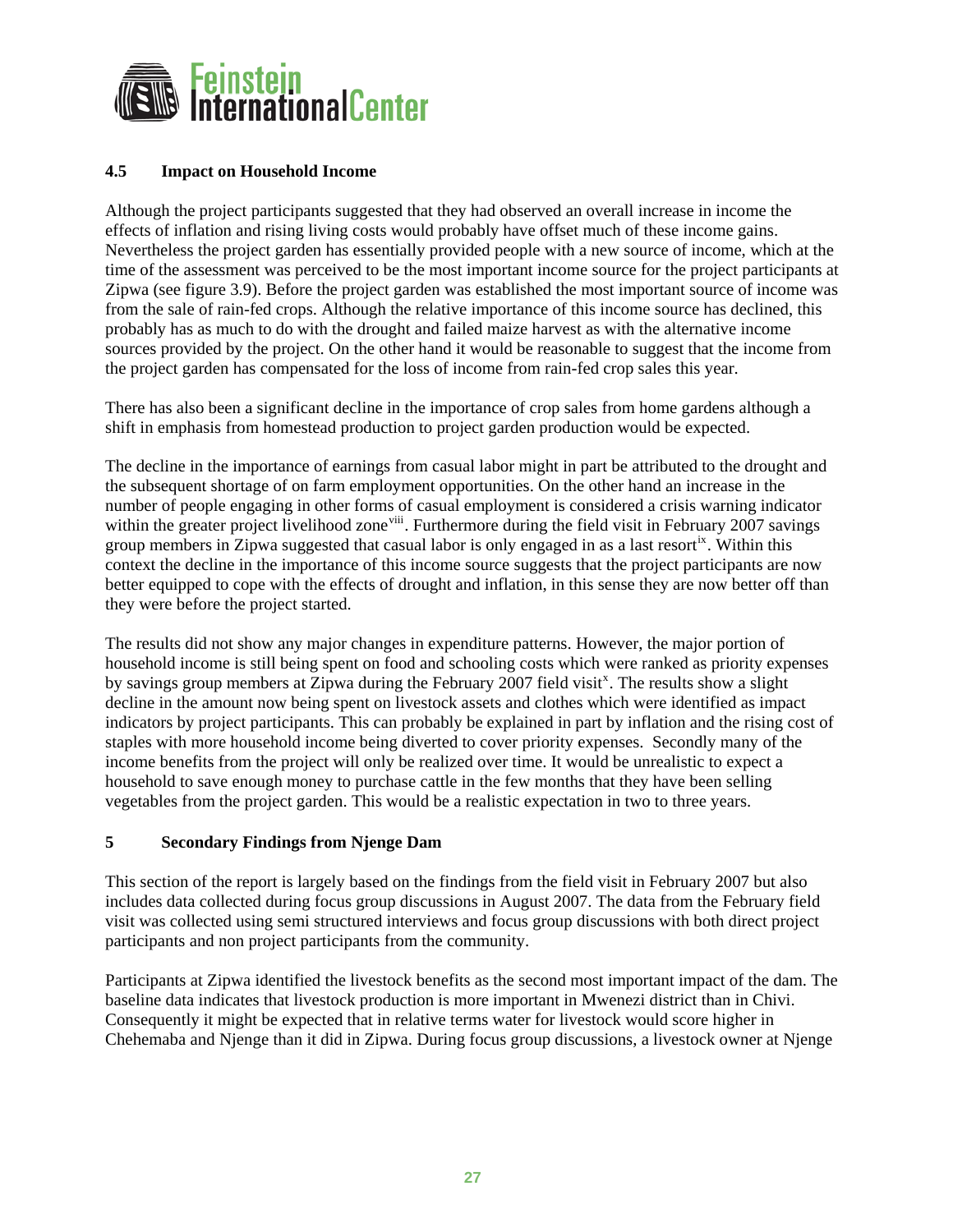<span id="page-28-0"></span>

gave an example of how the dam was having a direct impact on livestock health and production, and the resulting benefits at the household level. He maintained that the time he spent on watering his cattle before the dam was built could now be spent searching for better pasture and as a result his livestock were now healthier. The benefits from having healthier livestock meant they were now strong enough to use for plowing, he could sell them for more, and lactating cows were producing more milk. The gentleman estimated that before the dam was built a lactating cow would produce five liters of milk per day, whereas now he had one that was producing nine liters per day. With the nine liters of milk, typically four would be consumed within the household, and five liters would be sold. He would then spend the income from the milk sales on school books for his children<sup>[xi](#page-31-4)</sup>.

An important cross cutting benefit of the dams is the time that is now being saved on water collection. The example of the livestock owner demonstrates how the time saved on watering cattle has had a positive impact on livestock health and production. Again the time savings benefits at Njenge are likely to be more pronounced than those at Zipwa. During the February field visit, garden committee members informed the research team that before the dam was built they had to travel five kilometers to collect water for the household. Typically one woman from each household would collect water twice a day which could take up to six hours. The dam has therefore provided them with both the water and the time to cultivate vegetables. The ladies said they no longer have to get up early to collect water, and besides having the time to cultivate, they can also commit more time to other household chores, such as preparing food for their children<sup>[xii](#page-31-4)</sup>. They also stated that before the dam was built they only had time to bathe twice a week<sup>[xiii](#page-31-4)</sup> whereas now they can wash as often as possible. This signifies a fairly dramatic psychological impact at the individual level without considering the health benefits of being able to wash on a regular basis.

During the February 2007 field visit project garden participants at Njenge informed the research team that marula nut cracking had been the most important source of income before the dam was built. In 2007 income from the sale of vegetables was ranked as the most important source of income followed by income from selling fish. Marula nut cracking and brick sales were ranked third and fourth respectively<sup>[xiv](#page-32-0)</sup>. These changes in income sources can be directly attributed to the dam.

### **6. Conclusions**

It needs to be emphasized that the assessment took place shortly after the implementation of production activities. Consequently the assessment is unlikely to have effectively captured the longer term impact expected from the project. It would be reasonable to expect the project benefits to become more evident over time. Changes in the kind of impact being felt by project participants might also be expected. For example income benefits would probably manifest themselves in changing expenditure patterns and a greater investment in livestock assets. In turn this might result in indirect food/nutrition and income benefits from livestock production.

Nevertheless the findings of the assessment demonstrate that the project has contributed to a significant improvement in household food security amongst the project participants in Zipwa. The project garden has provided the participating households with a new source of food, a steady supply of food, and nutritionally more diverse types of food. The project has also had a noticeable impact on the income of the participating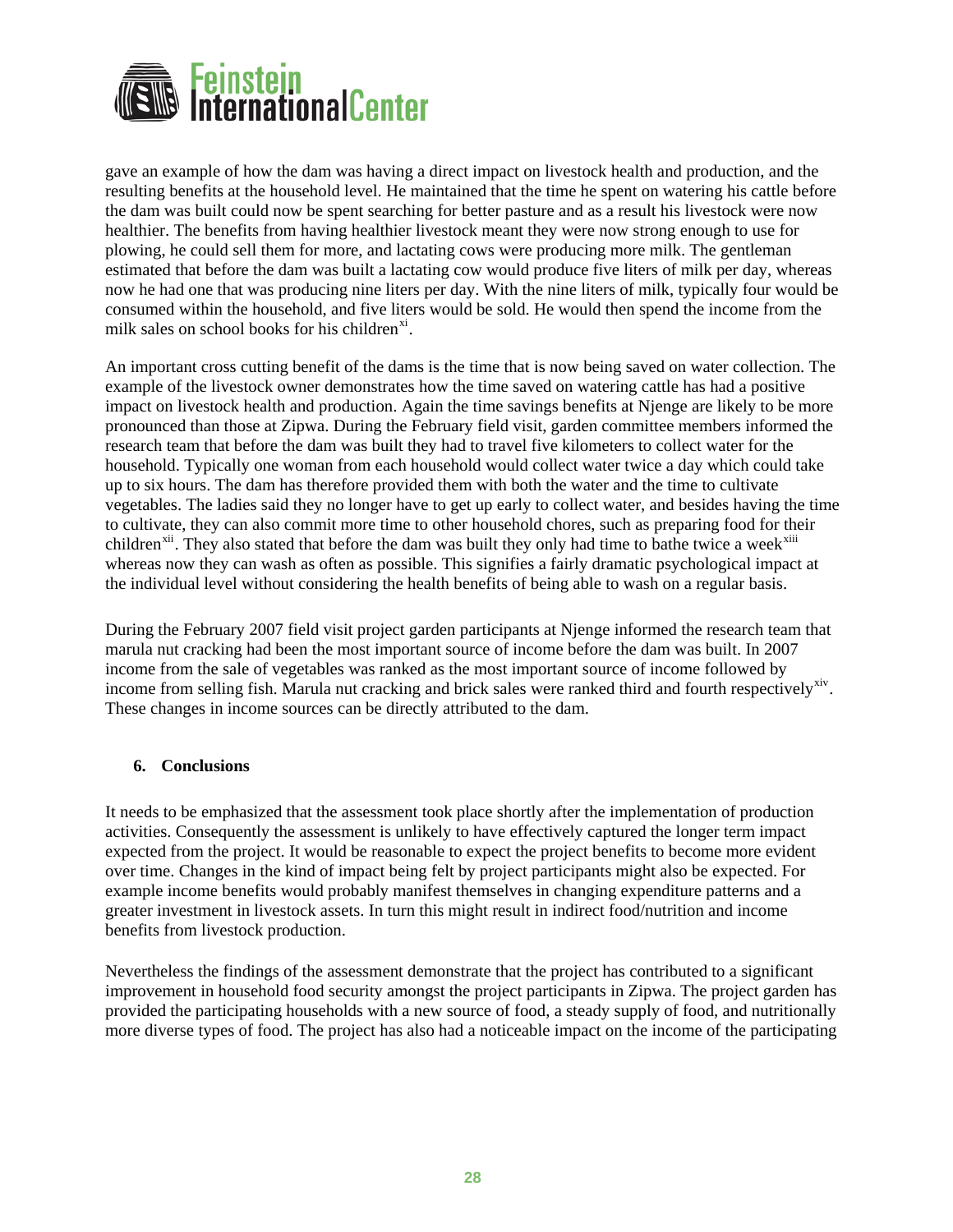<span id="page-29-0"></span>

households. The most apparent changes involve the provision of new sources of income such as that derived from the sale of crops from the project garden. The project has also resulted in changes in the relative importance of different income sources. The findings suggest that a good portion of this income is also spent on food further promoting household food security. These benefits have resulted in a positive change in the livelihoods assets of the project participants, most notably there has been a short term improvement in human, financial and physical capital. Over the longer term it can be expected that financial capital from the sale of vegetable crops will be converted into financial and physical capital such as livestock, poultry, ox carts, and farming implements.

| Table 6.1             | A summary of the key project impacts on livelihoods assets                                                                                                                                                                                 |  |
|-----------------------|--------------------------------------------------------------------------------------------------------------------------------------------------------------------------------------------------------------------------------------------|--|
| <b>Capital Assets</b> | <b>Project Impacts</b>                                                                                                                                                                                                                     |  |
| Human                 | Improved household food basket-both quality and quantity suggesting improved<br>health and nutrition, more time for production activities, improved ability to pay for<br>school fees (education) - knowledge of new production practices. |  |
| Financial             | Project gardens - Income diversification and new sources of income<br>$\bullet$                                                                                                                                                            |  |
|                       | Savings groups - petty trade and other income generating activities<br>$\bullet$                                                                                                                                                           |  |
| Social                | Establishment of garden committees.<br>$\bullet$                                                                                                                                                                                           |  |
| Physical              | Dams and irrigation infrastructure<br>$\bullet$                                                                                                                                                                                            |  |
| Natural               | Fish, reeds, water from the dams                                                                                                                                                                                                           |  |

Secondary data suggests that a similar impact from the project may be realized at the other two dam sites. It also indicates that some of the benefits may be more pronounced at the other two sites, particularly those benefits derived from fishing and livestock production. However, at Chehemba dam the community is in the process of re-stocking the dam with fish in order to promote sustainable fish production in the longer term. Clearly this potential benefit will not be realized for some time. Therefore, different benefits and different levels of impact can be expected across the three communities, and these are likely to change over time.

### **7. Follow up Issues**

In principle each dam is a community asset and so it follows that some of the project benefits would be shared between project and non-project participants alike. Having said this, at Njenge dam there appeared to be some resentment against non-project community members using the dam. Project participants provided the labor to construct/rehabilitate the dams, and in the case of Njenge this seems to have created a feeling of ownership amongst the project participants. Similar sentiments were expressed during focus group discussions at Zipwa and Njenge, project participants raised the concern that non-project participants were stealing crops from the project garden. When the participants at Njenge were asked what would be an appropriate response to this, the proposed solution was to bring the police in and arrest the offenders. During the same exercise participants suggested that they introduce crocodiles as a way of discouraging non-project participants from fishing in 'their dam'. If this sense of ownership does exist then access to the dam might be restricted. If this is the case then caution should be applied when estimating the extent to which the dam may be benefiting the community at large, indeed its existence could be a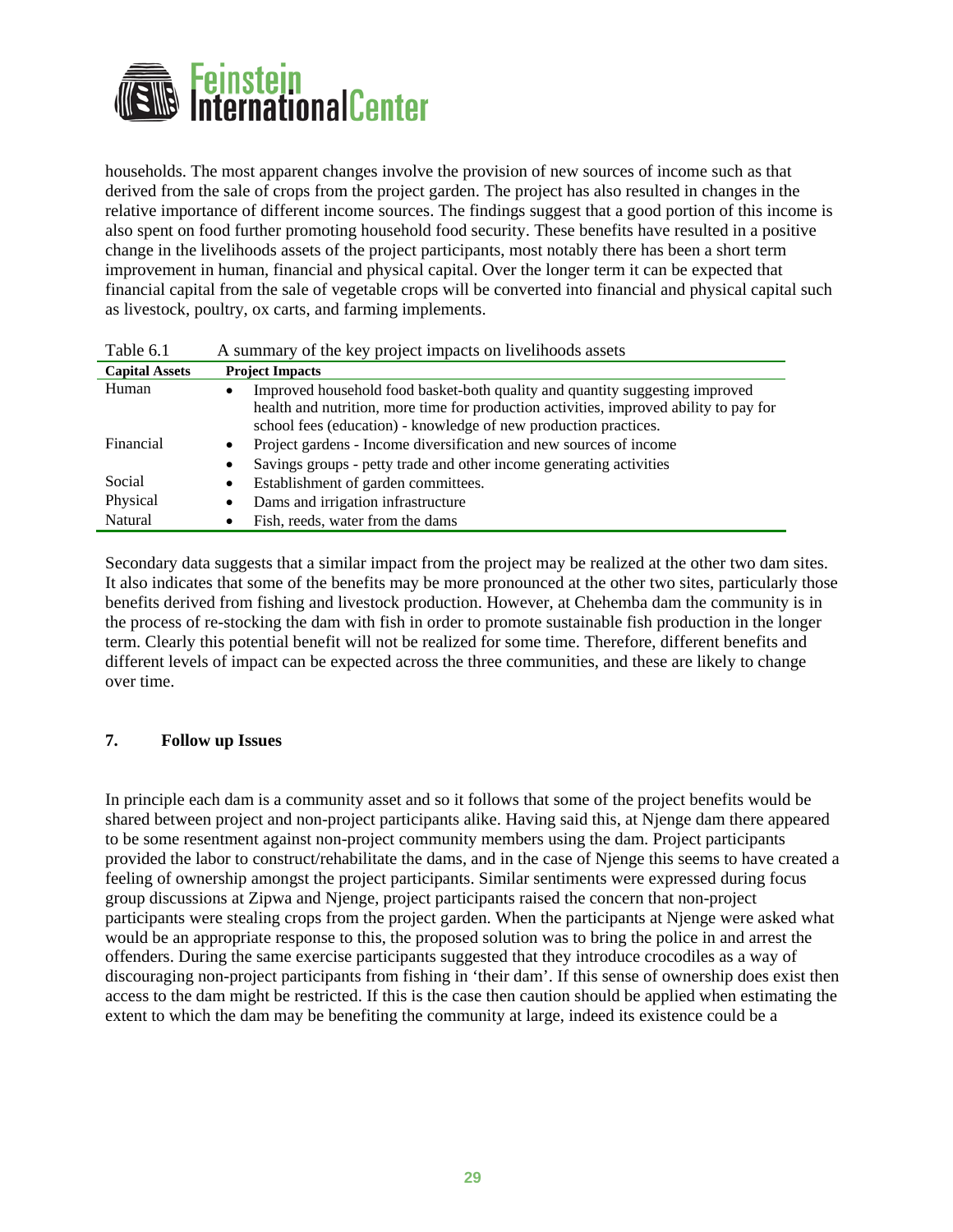

potential source of conflict, and this issue should be addressed in partnership with the communities at both sites.

Based on the SDCRM model a fence is constructed to protect the dam and the catchement area from livestock with the provision of a downstream water trough. Without such a fence the quality of water for human consumption may be compromised and there is an increased likelihood of the dam silting up. Although the provision of such a fence was included in the project proposal these fences were not constructed. Discussions with CARE project staff revealed that this was largely due to challenges in getting the local authorities to mobilize community labor to build the fence. This issue needs to be addressed if the longer term benefits from the dam are to be realized.

The assessment did not investigate the dam management systems but considering the history of the dams and particularly the one at Zipwa, it will be important that systems are put in place for dam maintenance and repair. If these systems have not been set up then their will be likely implications for the long term sustainability and benefits from the dam. These 'systems' should include a clear understanding of who is responsible for repairing the dam, pumps, and pipes, and who will cover the cost of these?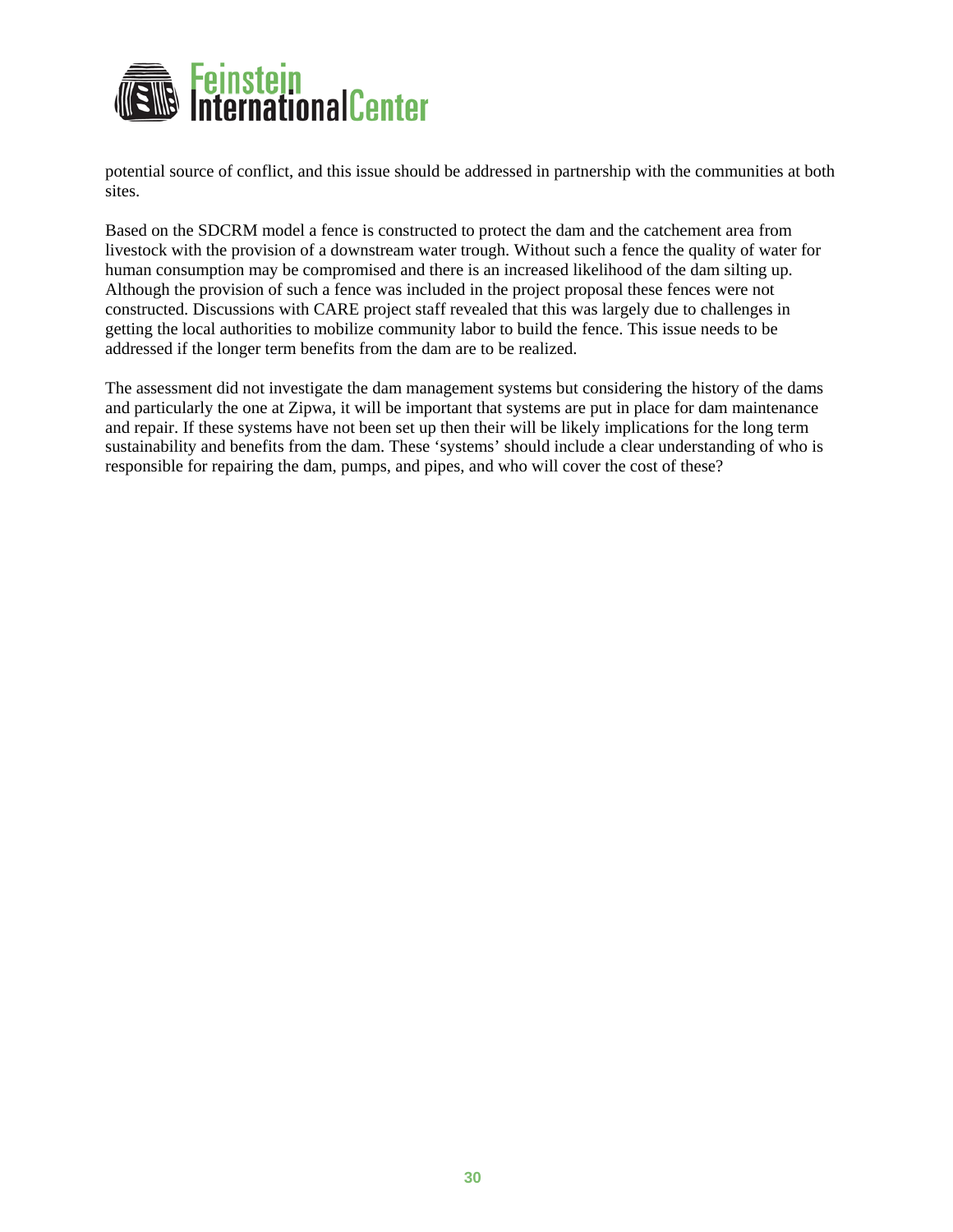<span id="page-31-0"></span>

#### **Endnotes**

 $\overline{a}$ 

ii Bill & Melinda Gates Foundation. (2005) Request for Proposals; Number GHS-05-01. Sub-Saharan Africa Famine Relief Effort "Close to the Brink, September 2005

iii CARE, Zimbabwe. (2005) Zimbabwe Dams and Gardens; A project proposal for the Sub-Saharan Africa Famine Relief Effort, October, 14<sup>th</sup> 2005

<span id="page-31-3"></span>iv CARE, International Zimbabwe (2002) Community Resources Training Manual, Harare 2002

<sup>v</sup> CARE, International Zimbabwe. (2005) Zimbabwe Dams and Gardens; A project proposal for the Sub-Saharan Africa Famine Relief Effort, October, 14<sup>th</sup> 2005

 $v<sup>i</sup>$  Associated Press. (2007) 2 die in stampedes at Zimbabwe exhibit; (accessed on  $3<sup>rd</sup>$  September 2007)available at http:/news.yahoo.com/s/ap/20070902/ap\_on\_re\_af/Zimbabwe\_stampedes

vii FIC, Tufts (2007) Feinstein International Center, Tufts University Mid Term Visit to CARE, International Dams and Gardens Project in Masvingo Zimbabwe February 2007. A Report submitted to the Bill & Melinda Gates Foundation March 2007

<span id="page-31-2"></span>viii ZIMVAC, FEWSNET (2005) Zimbabwe Livelihoods Profiles (accessed on 02/08/07) available from **<http://www.fews.net/livelihoods/files/zw/profiling.pdf>**

<sup>ix</sup> FIC. Tufts (2007) Feinstein International Center, Tufts University Mid Term Visit to CARE, International Dams and Gardens Project in Masvingo Zimbabwe February 2007. A Report submitted to the Bill & Melinda Gates Foundation March 2007

<sup>x</sup> FIC, Tufts (2007) Feinstein International Center, Tufts University Mid Term Visit to CARE, International Dams and Gardens Project in Masvingo Zimbabwe February 2007. A Report submitted to the Bill & Melinda Gates Foundation March 2007

<sup>xi</sup> FIC, Tufts (2007) Feinstein International Center, Tufts University Mid Term Visit to CARE, International Dams and Gardens Project in Masvingo Zimbabwe February 2007. A Report submitted to the Bill & Melinda Gates Foundation March 2007

<sup>xii</sup> FIC, Tufts (2007) Feinstein International Center, Tufts University Mid Term Visit to CARE, International Dams and Gardens Project in Masvingo Zimbabwe February 2007. A Report submitted to the Bill & Melinda Gates Foundation March 2007

<span id="page-31-4"></span>xiii FIC, Tufts (2007) Feinstein International Center, Tufts University Mid Term Visit to CARE, International Dams and Gardens Project in Masvingo Zimbabwe February 2007. A Report submitted to the Bill & Melinda Gates Foundation March 2007

<span id="page-31-1"></span><sup>&</sup>lt;sup>i</sup> Bill & Melinda Gates Foundation. (2005) Request for Proposals; Number GHS-05-01. Sub-Saharan Africa Famine Relief Effort "Close to the Brink, September 2005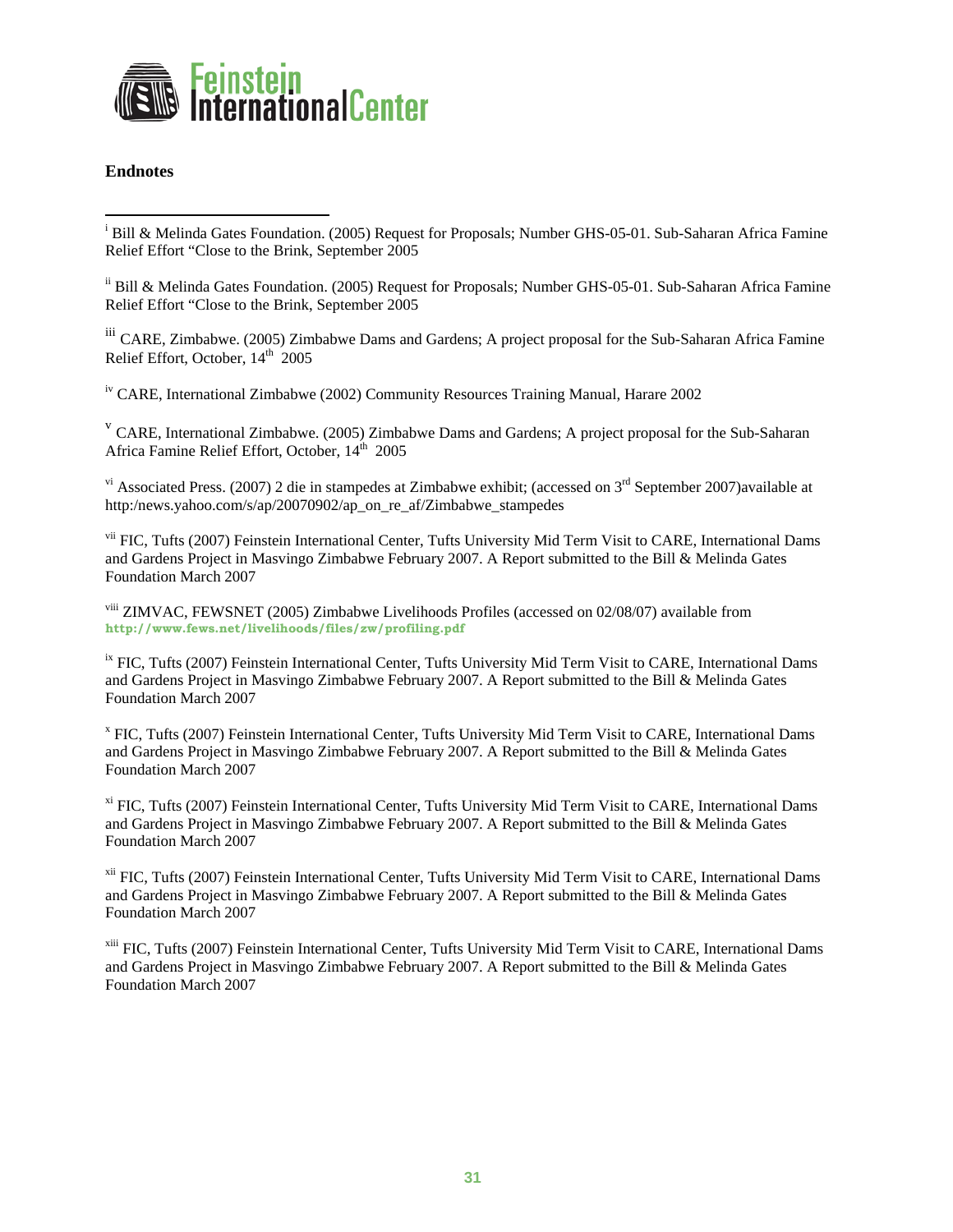

<span id="page-32-0"></span>xiv FIC, Tufts (2007) Feinstein International Center, Tufts University Mid Term Visit to CARE, International Dams and Gardens Project in Masvingo Zimbabwe February 2007. A Report submitted to the Bill & Melinda Gates Foundation March 2007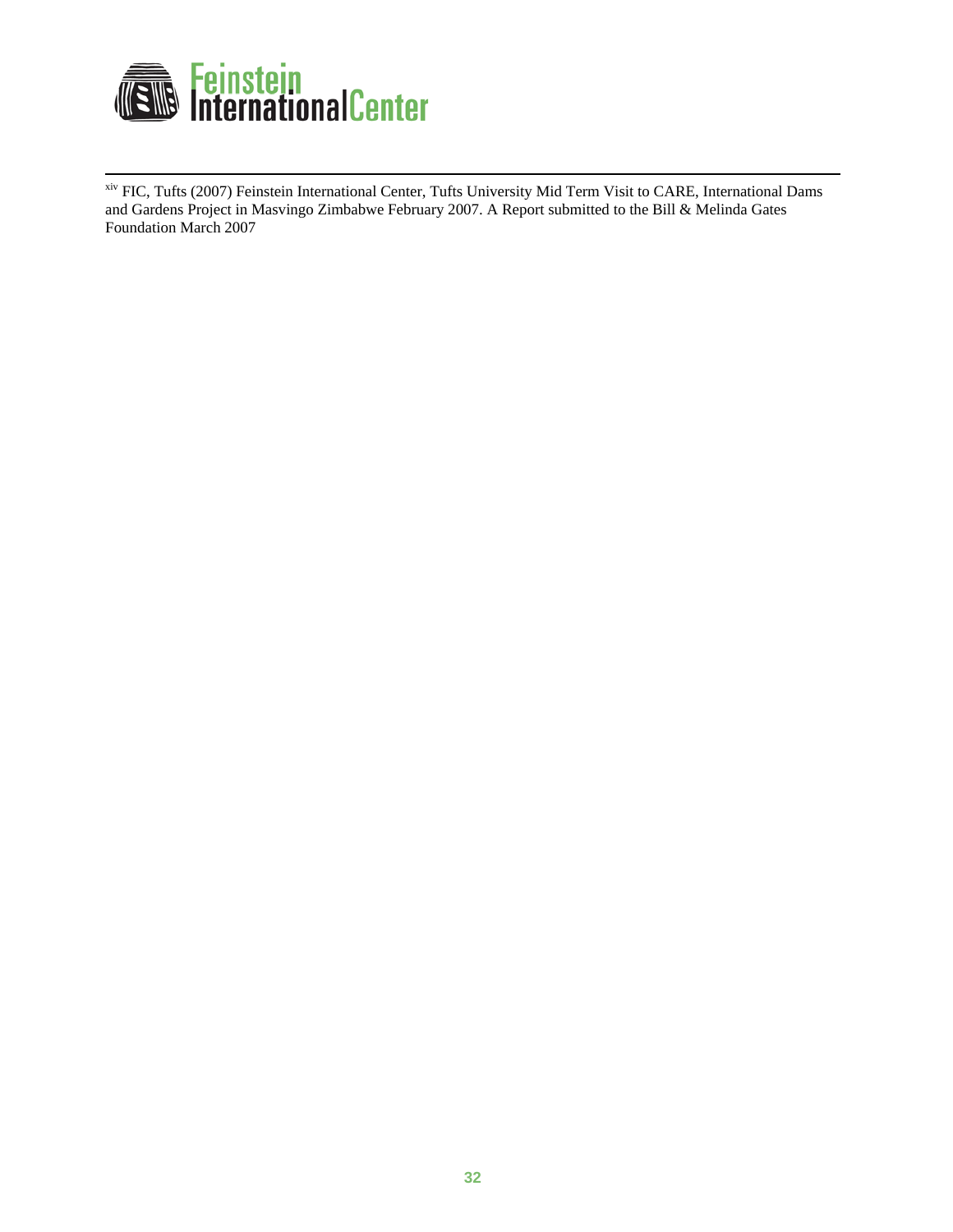

## **ANNEX 1**

 $\overline{a}$ 

### **Disaggregated Analysis of Project Benefits**

*Note: The following figures have been included in the report as they may point to some interesting wealth and gendered perceptions of impact. It should be emphasized that once disaggregated the sample size for most of the specific sub sets would not be representative.* 

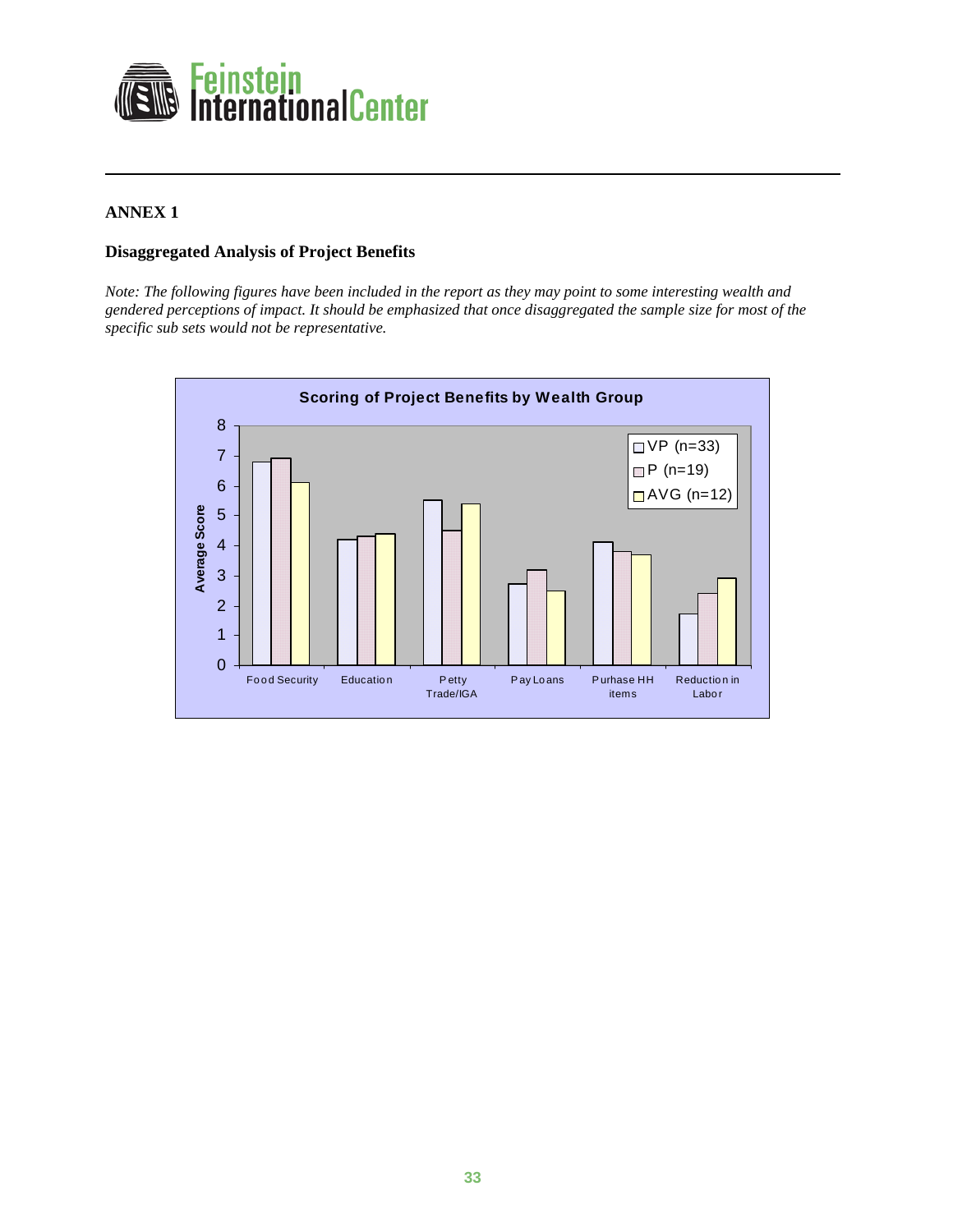





Notes:

 $\overline{a}$ 

VP (very poor) represents the poorest category of households assessed P (poor) represents the middle socio economic group of households assessed AVG (average) represents the wealthiest category of households assessed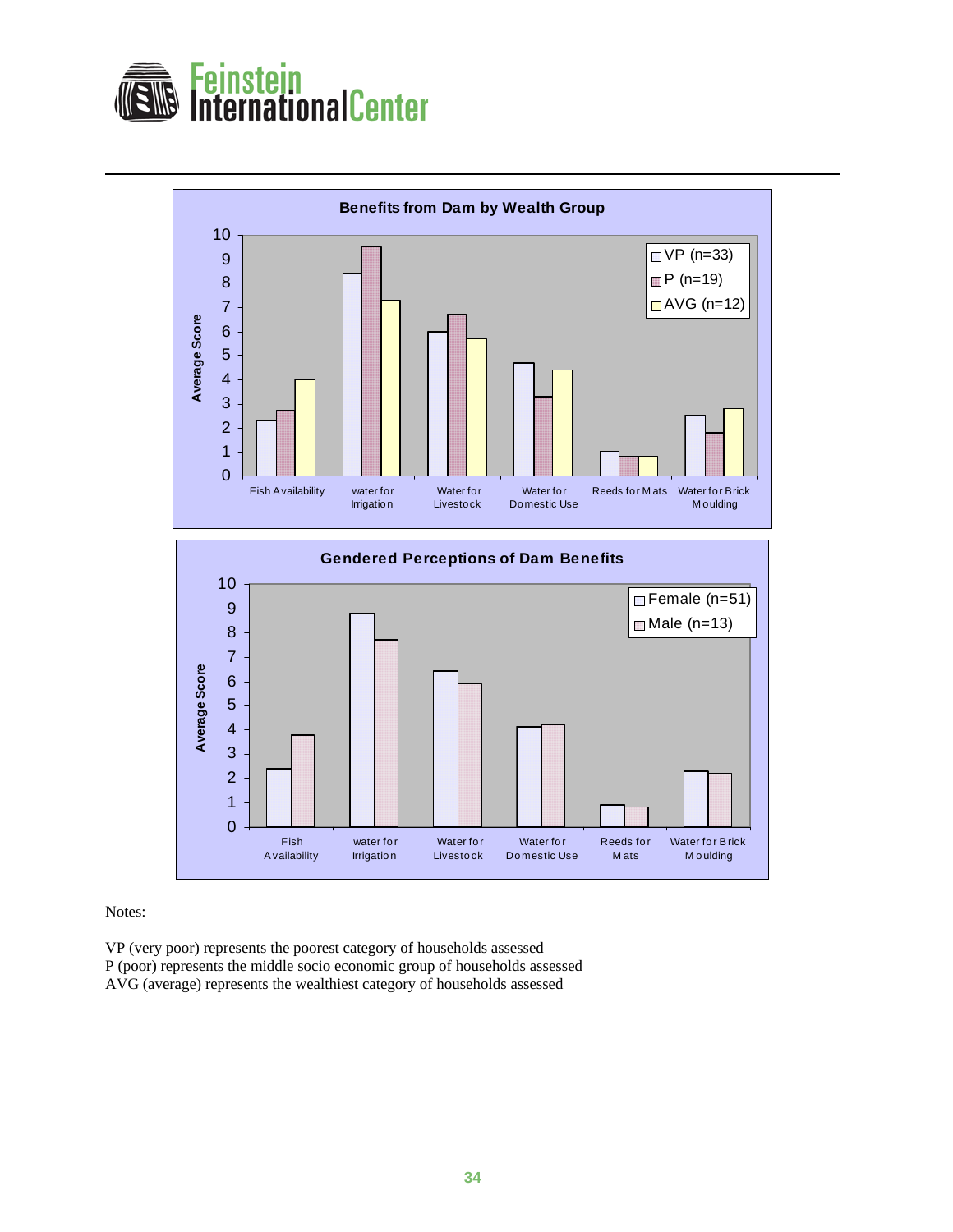

### $\overline{a}$ **ANNEX 2**

### **Notes from a Meeting with Savings Group Members at Zipwa – February 2007**

All the saving and lending group participants are also involved in the community garden. The focus group discussion focused on these two aspects of the project. Being complementary activities it was difficult to treat them separately, as income derived from the garden directly supports the lending groups.

By February 2007 there were seventy members of the savings groups in Zipwa (7 groups of 10). One of the members explained how the process worked for her group. Initially each member of her group had contributed ZWD 300 from the income they had earned in the community garden. They later decided to increase everyone's contribution to ZWD 1000 to compensate for inflation. During the second loan disbursement each member contributed ZWD 2000.

From the original ZWD 3000 raised (ZWD 300 contribution each) the money was lent to three women who paid the group back a total of ZWD 3,600 (ZWD 600 interest).

In the second loan disbursement (ZWD 13,600) the money was lent to four members, but the group decided to increase the interest to fifty percent, and so the borrowers would have to have repaid the group ZWD 20,400. Borrowers are expected to repay the loan and interest in a month, and at the time of the visit this particular group claimed to have saved close to ZWD 75,000. Interest rates remain at fifty percent.

Amongst all seven groups the twenty six participants' only knew of one defaulter. However, the lady in question had fractured her ankle in an accident, and so the group not only gave her a longer grace period but actually lent her some more money.

From the first group of loan recipients (ZWD 3000 disbursement), one of the ladies used the loan to buy sweets (candy) and bananas. She then sold these and used the profit to repay the loan and purchase two school exercise books for her kid. The same lady then took out a second loan (ZWD 13,600 group) and used the money to buy maize meal (sadza) and sugar which she used for household food consumption. She plans to repay this loan using money she expects to earn from selling part of a tomato crop from the community (project) garden.

A second lady had used the first loan (ZWD 3000 disbursement) to purchase sweets. She then sold the sweets and used the profit to purchase wool for knitting clothes. She intended to sell these clothes as well as make them for her kids. She then received ZWD 5000 from the second loan disbursement (ZWD 13,600/4 people). With this she purchased more wool and was able to make 3 jerseys which she sold for a total of ZWD 50,000.

She used or planned to use the money in the following ways:

| 1. Loan and interest repayment | ZWD 7,500  |
|--------------------------------|------------|
| 2. School fees                 | ZWD 28,000 |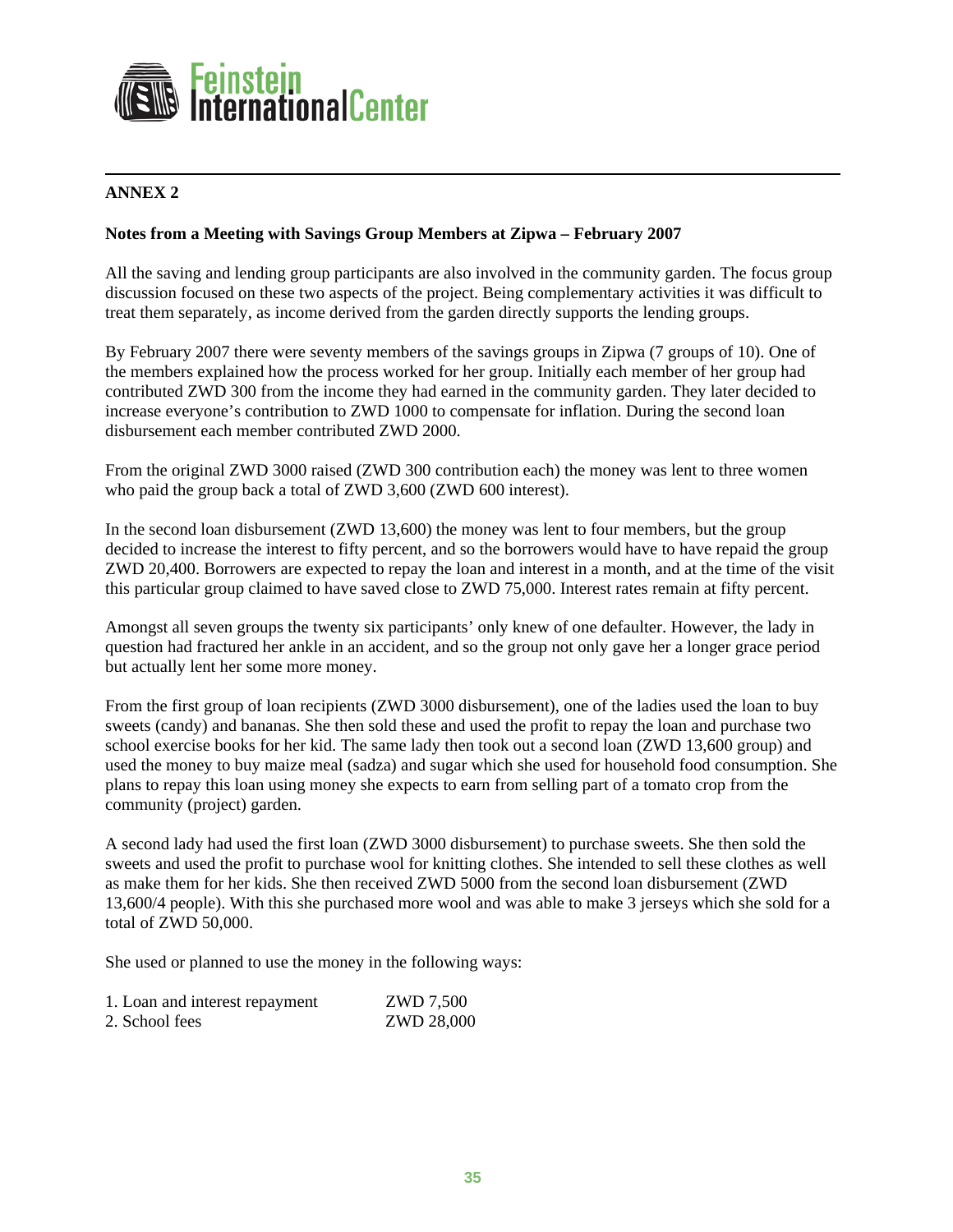

She planned to use the remainder of the money to brew beer for small scale commercial purposes.

Another recipient from the group purchased wheat seeds with the loan, once harvested she made (bread) buns out of the wheat and she is in the process of selling these. Given the timeframe for loan repayments she had to use profits from her tomato harvest sales (from the project garden) to pay of the first loan. However she is now using profits from bun sales to pay of the second loan. When asked the members who had not received loans suggested that they would generate income from borrowed loans through the purchase and sale of sweets, vegetables, bananas and wheat (buns). In the event that they can't pay back a loan, the ladies said they would work as casual laborers for wealthier farmers in the area. When this kind of work is available one might expect to earn ZWD 5000 per day. It appeared as though this kind of work would only be undertaken as a last resort.

When the group was asked how they had, or planned to use the income earned from these activities, most of the women indicated that they would invest in livestock, poultry or engage in income generating activities (IGA) such as selling buns. Out of the twenty six participants seven women had bought poultry, five of these said that they would not have been able to purchase these without the income from the project garden. Poultry benefits include the consumption and sale of both eggs and meat. All seven of these women did have chickens before the project started, but the income from the garden allowed them to increase their stock. Eighteen of the other meeting participants indicated they would purchase chickens if they earned more income from the project garden.

 Ten members of the group were involved in IGA such as selling buns, or buying and selling sweets, fruits and vegetables. Seven of the women were involved in on farm casual labor, and two maintained that at present their primary source of income was from the sale of vegetables grown in the project garden.

### **ANNEX 3**

 $\overline{a}$ 

#### **Notes from a meeting with conservation farmers at Zipwa – February 2007**

The research team briefly visited two farms that had participated in the projects conservation farming training. The team talked to three women and one man from the households attached to the two farms. Fifty farmers had participated in the CARE conservation training; sixty three farmers actually applied the technique to the maize harvest. The additional thirteen farmers had learned the practice through observation and discussions with the trained farmers. One of the farmers told the team that all sixty three farmers that had applied the technique had harvested some maize this year; whereas those that had used traditional techniques hadn't harvested any maize at all. The lady in question said she had harvested 50 kilos of maize which would feed her family for two weeks. In a normal year she would expect to harvest 500 kilos, however she felt that if she hadn't applied the conservation farming technique this year she wouldn't have harvested anything.